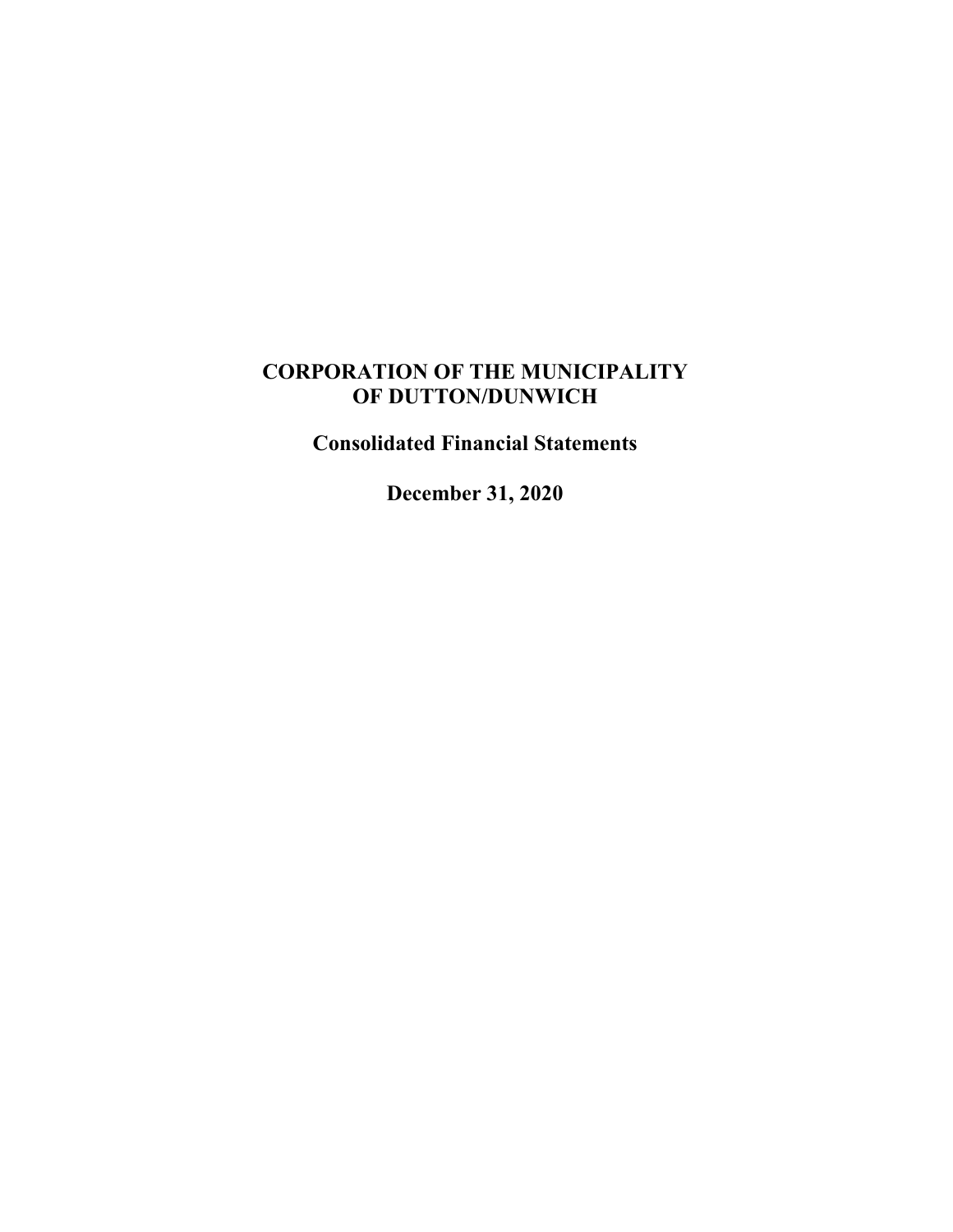## **Consolidated Financial Statements**

**For The Year Ended December 31, 2020**

| <b>Table of Contents</b>                                     | <b>PAGE</b>    |
|--------------------------------------------------------------|----------------|
| Management's Responsibility for Financial Reporting          | 1              |
| Independent Auditors' Report                                 | $2 - 3$        |
| <b>Consolidated Statement of Financial Position</b>          | $\overline{4}$ |
| Consolidated Statement of Operations and Accumulated Surplus | 5              |
| Consolidated Statement of Change in Net Financial Debt       | 6              |
| <b>Consolidated Statement of Cash Flows</b>                  | 7              |
| Notes to the Consolidated Financial Statements               | $8 - 24$       |
| Consolidated Schedule of Segment Disclosure                  | $25 - 26$      |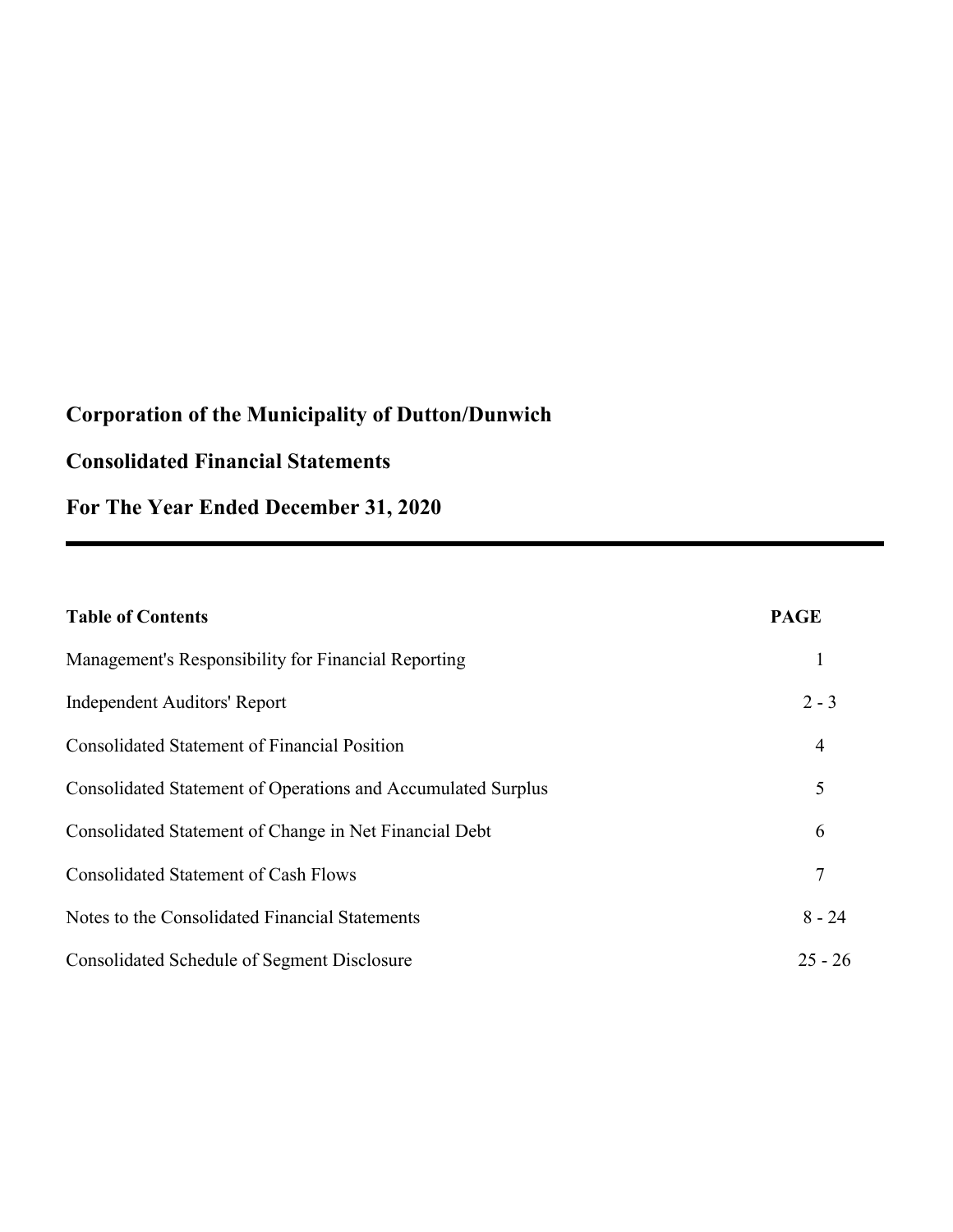### **MANAGEMENT'S RESPONSIBILITY FOR FINANCIAL REPORTING**

The accompanying consolidated financial statements are the responsibility of the management of Municipality of Dutton/Dunwich and have been prepared in accordance with Canadian accounting standards for public sector entities.

These consolidated financial statements include:

- Independent Auditors' Report
- Consolidated Statement of Financial Position
- Consolidated Statement of Operations and Accumulated Surplus
- Consolidated Statement of Change in Net Financial Debt
- Consolidated Statement of Cash Flows
- Notes to the Consolidated Financial Statements
- Consolidated Schedule of Segment Disclosure

The Chief Administrative Officer and the Treasurer are responsible for ensuring that management fulfills its responsibility for financial reporting and is ultimately responsible for reviewing the consolidated financial statements before they are submitted to Council for approval.

The integrity and reliability of Municipality of Dutton/Dunwich reporting systems are achieved through the use of formal policies and procedures, the careful selection of employees and an appropriate division of responsibilities. These systems are designed to provide reasonable assurance that the financial information is reliable and accurate.

The consolidated financial statements have been audited on behalf of the Members of Council, Inhabitants and Ratepayers of Municipality of Dutton/Dunwich by Graham Scott Enns LLP in accordance with Canadian generally accepted auditing standards.

Ms. Heather Bouw Ms. Tracy Johnson Chief Administrative Officer Treasurer

Dutton, Ontario October 13, 2021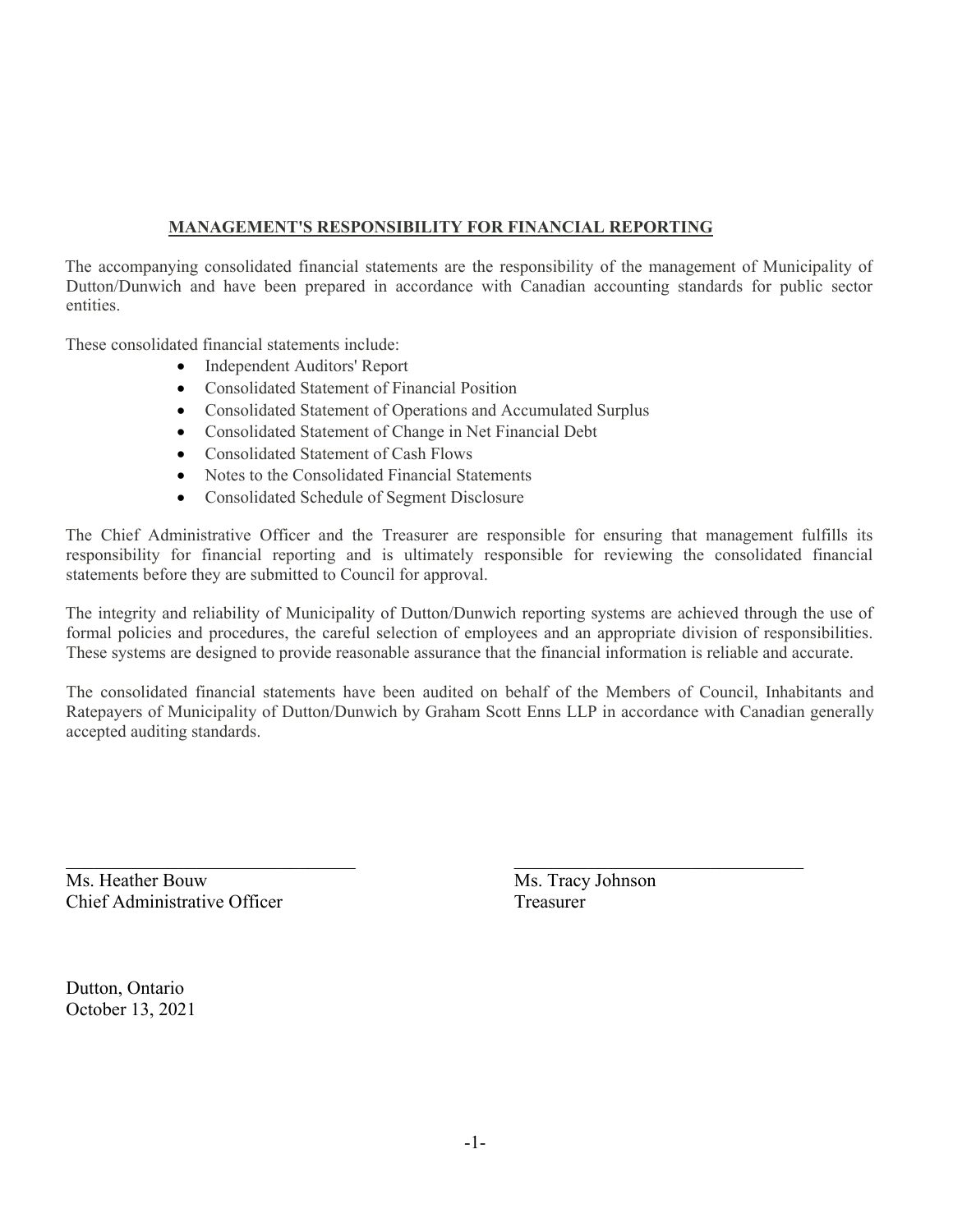

P.519-633-0700 • F.519-633-7009 450 Sunset Drive, St. Thomas, ON N5R 5V1

P. 519-773-9265 • F. 519-773-9683 25 John Street South, Aylmer, ON N5H 2C1

www.grahamscottenns.com

#### **INDEPENDENT AUDITORS' REPORT**

To the Members of Council, Inhabitants and Ratepayers of: **Corporation of the Municipality of Dutton/Dunwich**:

#### **Opinion**

We have audited the consolidated financial statements of **Corporation of the Municipality of Dutton/Dunwich**, which comprise the statement of financial position as at December 31, 2020, and the statement of earnings, statement of changes in net assets and statement of cash flows for the year then ended, and notes to the consolidated financial statements, including a summary of significant accounting policies.

In our opinion, the Municipality's consolidated financial statements present fairly, in all material respects, the financial position of the Municipality as at December 31, 2020, and the results of its operations and its cash flows for the year then ended in accordance with Canadian accounting standards for public sector entities.

#### **Basis for Opinion**

We conducted our audit in accordance with Canadian generally accepted auditing standards. Our responsibilities under those standards are further described in the *Auditors' Responsibilities for the Audit of the Financial Statements* section of our report. We are independent of the Municipality in accordance with the ethical requirements that are relevant to our audit of the consolidated financial statements in Canada, and we have fulfilled our other ethical responsibilities in accordance with these requirements. We believe that the audit evidence we have obtained is sufficient and appropriate to provide a basis for our opinion.

#### **Responsibilities of Management and Those Charged with Governance for the Consolidated Financial Statements**

Management is responsible for the preparation and fair presentation of the consolidated financial statements in accordance with Canadian accounting standards for public sector entities, and for such internal control as management determines is necessary to enable the preparation of consolidated financial statements that are free from material misstatement, whether due to fraud or error.

In preparing the consolidated financial statements, management is responsible for assessing the Municipality's ability to continue as a going concern, disclosing, as applicable, matters related to going concern and using the going concern basis of accounting unless management either intends to liquidate the Municipality or to cease operations, or has no realistic alternative but to do so.

Those charged with governance are responsible for overseeing the Municipality's financial reporting process.

#### **Auditors' Responsibilities for the Audit of the Consolidated Financial Statements**

Our objectives are to obtain reasonable assurance about whether the consolidated financial statements as a whole are free from material misstatement, whether due to fraud or error, and to issue an auditor's report that includes our opinion. Reasonable assurance is a high level of assurance, but is not a guarantee that an audit conducted in accordance with Canadian generally accepted auditing standards will always detect a material misstatement when it exists. Misstatements can arise from fraud or error and are considered material if, individually or in the aggregate, they could reasonably be expected to influence the economic decisions of users taken on the basis of these consolidated financial statements.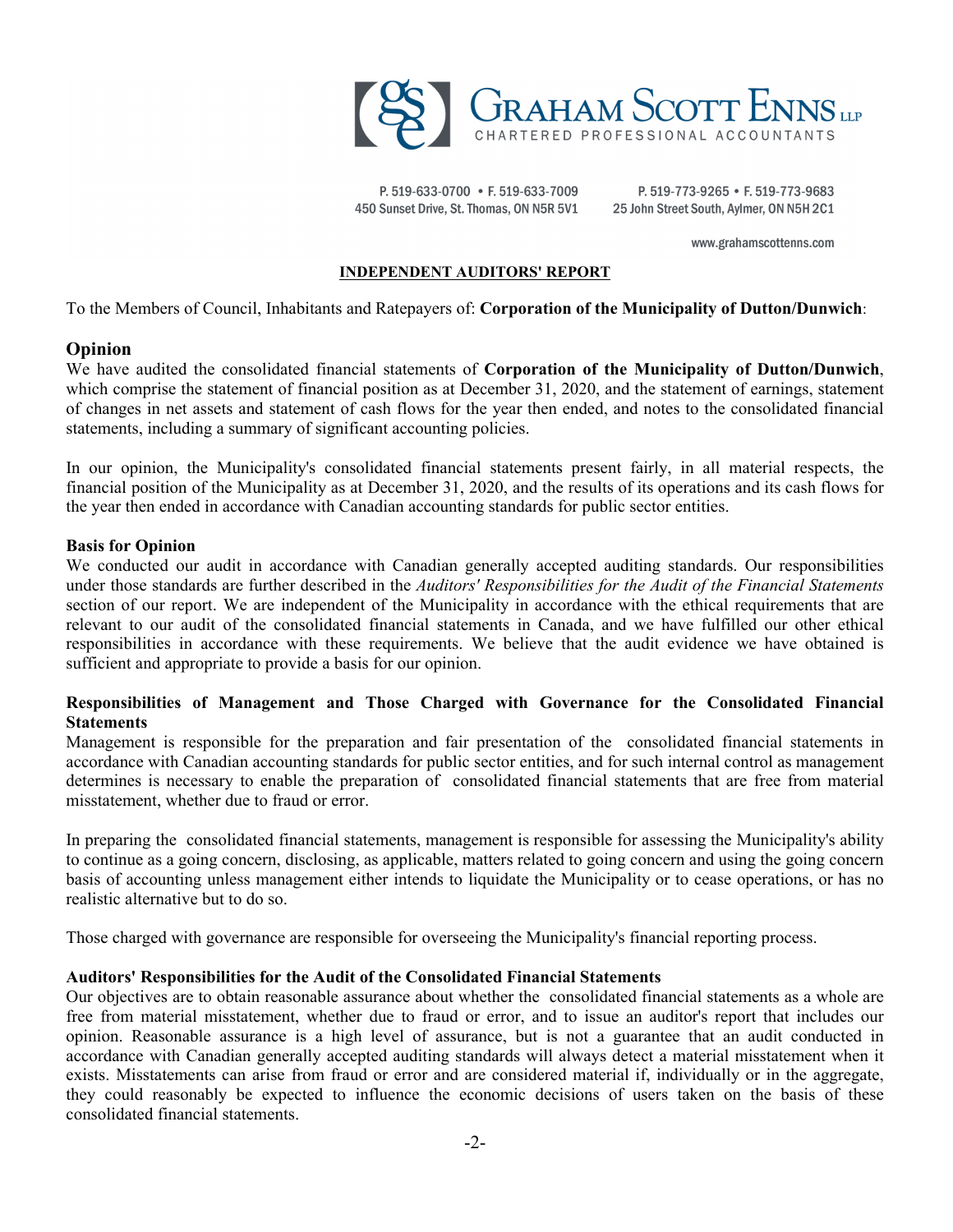

P.519-633-0700 • F.519-633-7009 450 Sunset Drive, St. Thomas, ON N5R 5V1

P. 519-773-9265 • F. 519-773-9683 25 John Street South, Aylmer, ON N5H 2C1

www.grahamscottenns.com

#### **INDEPENDENT AUDITORS' REPORT (CONTINUED)**

#### **Auditors' Responsibilities for the Audit of the Consolidated Financial Statements (Continued)**

As part of an audit in accordance with Canadian generally accepted auditing standards, we exercise professional judgment and maintain professional skepticism throughout the audit. We also:

- Identify and assess the risks of material misstatement of the consolidated financial statements, whether due to fraud or error, design and perform audit procedures responsive to those risks, and obtain audit evidence that is sufficient and appropriate to provide a basis for our opinion. The risk of not detecting a material misstatement resulting from fraud is higher than for one resulting from error, as fraud may involve collusion, forgery, intentional omissions, misrepresentations, or the override of internal control.
- Obtain an understanding of internal control relevant to the audit in order to design audit procedures that are appropriate in the circumstances, but not for the purpose of expressing an opinion on the effectiveness of the Municipality's internal control.
- Evaluate the appropriateness of accounting policies used and the reasonableness of accounting estimates and related disclosures made by management.
- Conclude on the appropriateness of management's use of the going concern basis of accounting and, based on the audit evidence obtained, whether a material uncertainty exists related to events or conditions that may cast significant doubt on the Municipality's ability to continue as a going concern. If we conclude that a material uncertainty exists, we are required to draw attention in our auditor's report to the related disclosures in the consolidated financial statements or, if such disclosures are inadequate, to modify our opinion. Our conclusions are based on the audit evidence obtained up to the date of our auditor's report. However, future events or conditions may cause the Municipality to cease to continue as a going concern.
- Evaluate the overall presentation, structure and content of the consolidated financial statements, including the disclosures, and whether the consolidated financial statements represent the underlying transactions and events in a manner that achieves fair presentation.

We communicate with those charged with governance regarding, among other matters, the planned scope and timing of the audit and significant audit findings, including any significant deficiencies in internal control that we identify during our audit.

**St. Thomas, Ontario** *Graham Scott Enns LLP*

**October 13, 2021 CHARTERED PROFESSIONAL ACCOUNTANTS Licensed Public Accountants**

-3-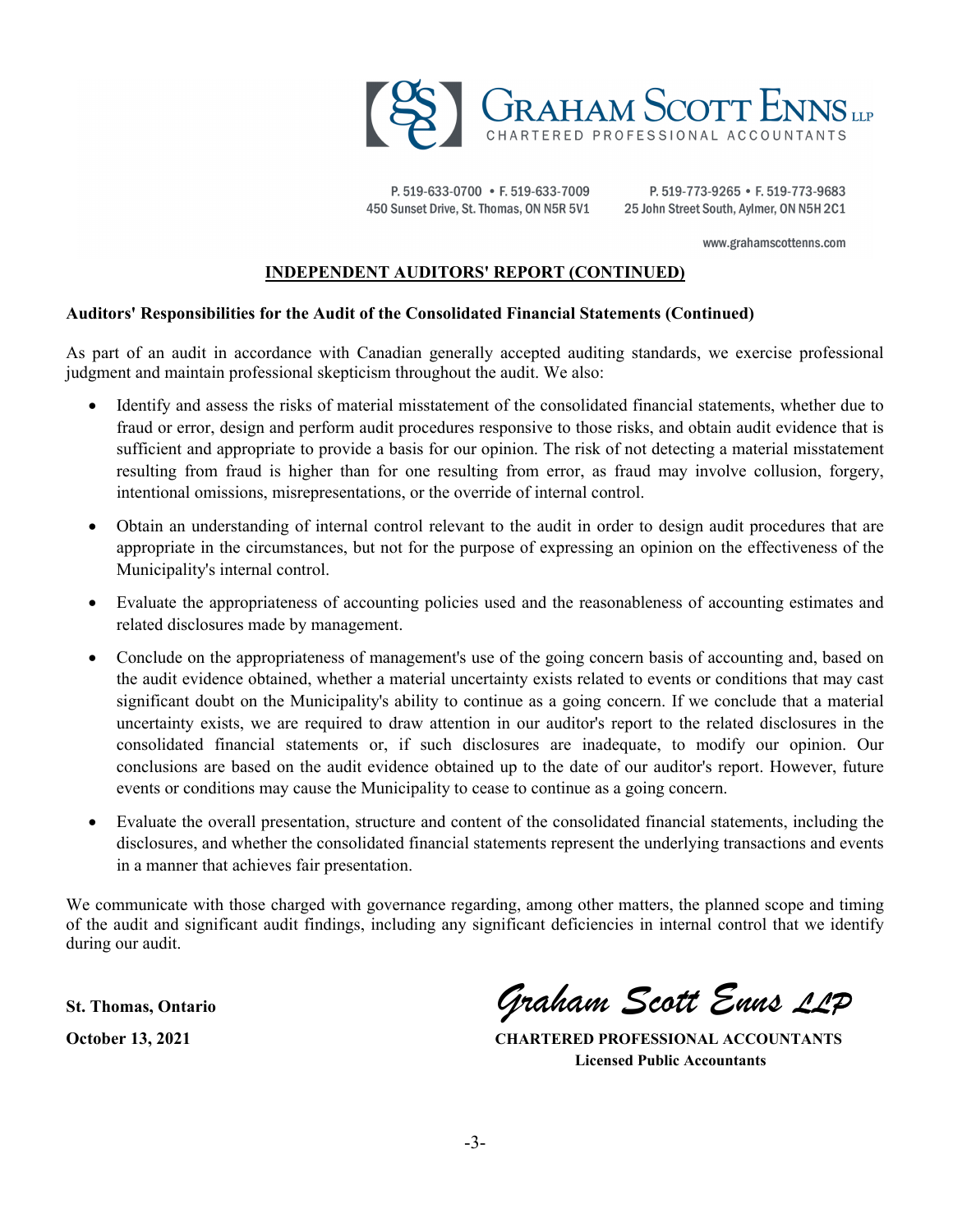## **Consolidated Statement of Financial Position As At December 31, 2020**

|                                                      | 2020        | 2019         |
|------------------------------------------------------|-------------|--------------|
| <b>FINANCIAL ASSETS</b>                              | $\mathbf S$ | $\mathbb{S}$ |
| Cash (Note 6)                                        | 146,881     |              |
| Taxes receivable (Note 2)                            | 753,695     | 867,718      |
| Accounts receivable (Note 3)                         | 1,192,414   | 1,301,094    |
| Loan receivable (Note 4)                             |             | 98,191       |
| <b>Total financial assets</b>                        | 2,092,990   | 2,267,003    |
| <b>LIABILITIES</b>                                   |             |              |
| Temporary bank advances (Note 6)                     |             | 380,232      |
| Accounts payable and accrued liabilities             | 759,481     | 1,061,155    |
| Security deposits                                    | 333,576     | 329,576      |
| Deferred revenue (Note 8)                            | 406,911     | 490,974      |
| Landfill closure and post-closure liability (Note 7) | 169,828     | 166,562      |
| Net long-term liabilities (Note 10)                  | 4,118,453   | 4,121,865    |
| <b>Total liabilities</b>                             | 5,788,249   | 6,550,364    |
| <b>NET FINANCIAL DEBT</b>                            | (3,695,259) | (4,283,361)  |
| <b>NON-FINANCIAL ASSETS</b>                          |             |              |
| Tangible capital assets (Note 5)                     | 35,083,651  | 35,254,196   |
| Inventories                                          | 62,615      | 46,231       |
| Land inventory                                       | 128,708     | 128,708      |
| Prepaid expenses                                     | 51,038      | 53,485       |
| <b>Total non-financial assets</b>                    | 35,326,012  | 35,482,620   |
| <b>ACCUMULATED SURPLUS (NOTE 11)</b>                 | 31,630,753  | 31,199,259   |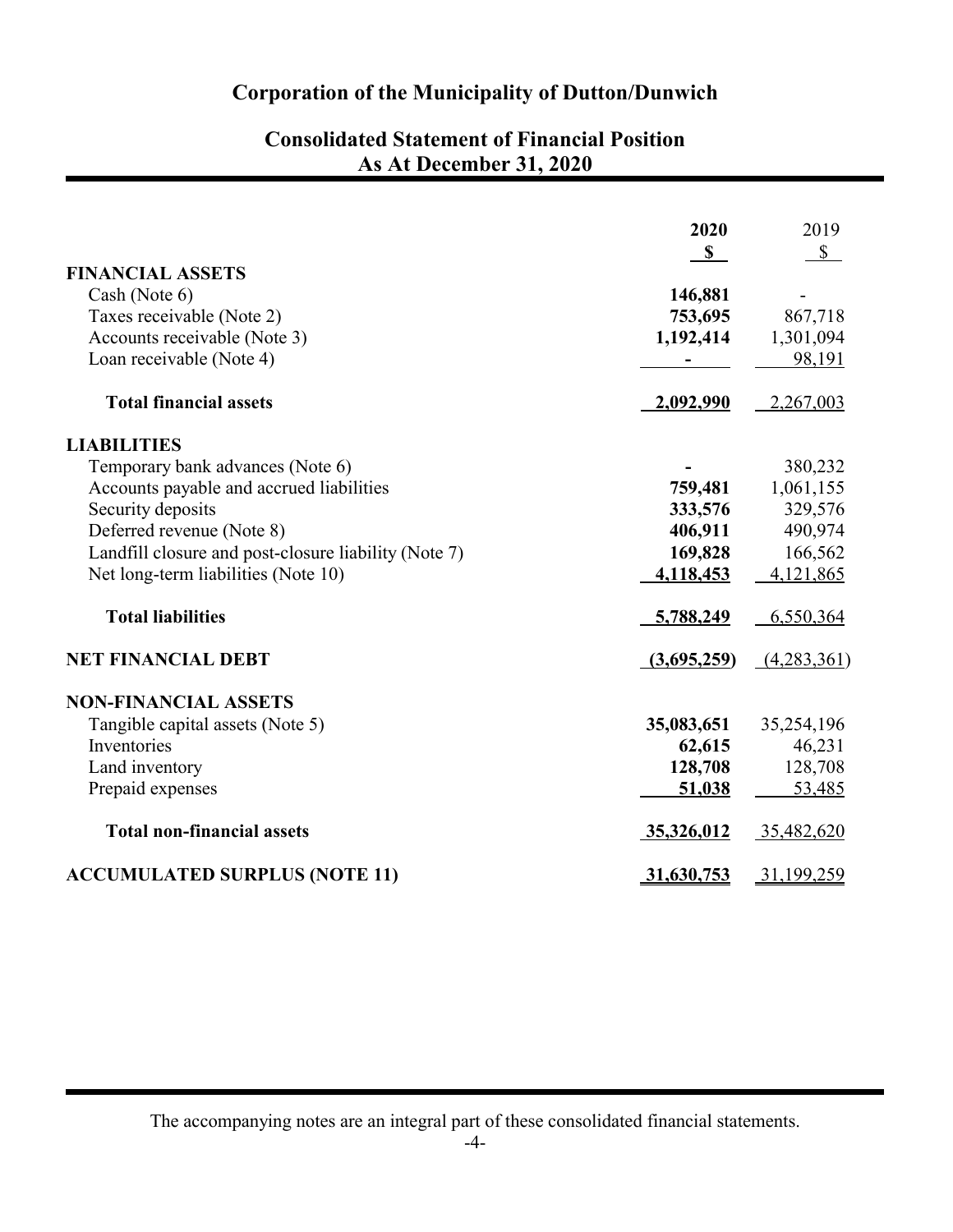|                                                                                                                                                                                                                                                                                                           | <b>Budget</b><br>(Note $15$ )<br>$\mathbb{S}$                                                                                | <b>Actual</b><br>2020<br>$\mathbb{S}$                                                                                               | Actual<br>2019<br>$\mathbb{S}$                                                                                               |
|-----------------------------------------------------------------------------------------------------------------------------------------------------------------------------------------------------------------------------------------------------------------------------------------------------------|------------------------------------------------------------------------------------------------------------------------------|-------------------------------------------------------------------------------------------------------------------------------------|------------------------------------------------------------------------------------------------------------------------------|
| <b>REVENUES</b><br>Property taxation<br>Taxation from other governments<br>Local improvement levies<br>User charges and other<br>Government transfers:<br>Federal<br>Provincial<br>Other municipalities<br>Penalties and interest on taxes<br>Other<br>Gain (loss) on disposal of tangible capital assets | 4,047,117<br>163,642<br>224,588<br>2,776,091<br>124,056<br>685,187<br>541,438<br>120,000<br>60,310                           | 3,914,111<br>154,752<br>218,336<br>2,800,043<br>151,666<br>712,246<br>558,022<br>103,042<br>267,030<br>46,673                       | 3,738,919<br>155,709<br>442,774<br>2,749,043<br>248,861<br>1,344,542<br>519,377<br>121,345<br>54,091<br>(170, 191)           |
| Total revenues<br><b>EXPENSES</b><br>General government<br>Fire and police protection<br>Other protective services<br>Transportation services<br>Waterworks and sewer<br>Garbage collection and disposal<br>Health services<br>Recreation and cultural services<br>Planning and zoning<br>Agriculture     | 8,742,429<br>1,045,374<br>953,685<br>227,920<br>2,521,541<br>2,403,057<br>416,971<br>304,887<br>625,303<br>85,141<br>254,463 | 8,925,921<br>1,005,232<br>873,767<br>259,549<br>2,376,247<br>2,440,699<br>459,443<br>311,040<br>498,751<br>90,355<br><u>179,344</u> | 9,204,470<br>1,068,469<br>891,163<br>207,936<br>2,406,111<br>2,293,150<br>438,971<br>321,212<br>545,564<br>68,032<br>306,938 |
| Total expenses (Note 16 (a))<br><b>ANNUAL SURPLUS (DEFICIT)</b><br><b>ACCUMULATED SURPLUS, BEGINNING</b><br><b>OF YEAR</b>                                                                                                                                                                                | 8,838,342<br>(95, 913)<br>31,199,259                                                                                         | 8,494,427<br>431,494<br>31,199,259 30,542,335                                                                                       | 8,547,546<br>656,924                                                                                                         |
| <b>ACCUMULATED SURPLUS, END OF</b><br>YEAR (NOTE 11)                                                                                                                                                                                                                                                      | 31,103,346                                                                                                                   | 31,630,753 31,199,259                                                                                                               |                                                                                                                              |

## **Consolidated Statement of Operations and Accumulated Surplus For The Year Ended December 31, 2020**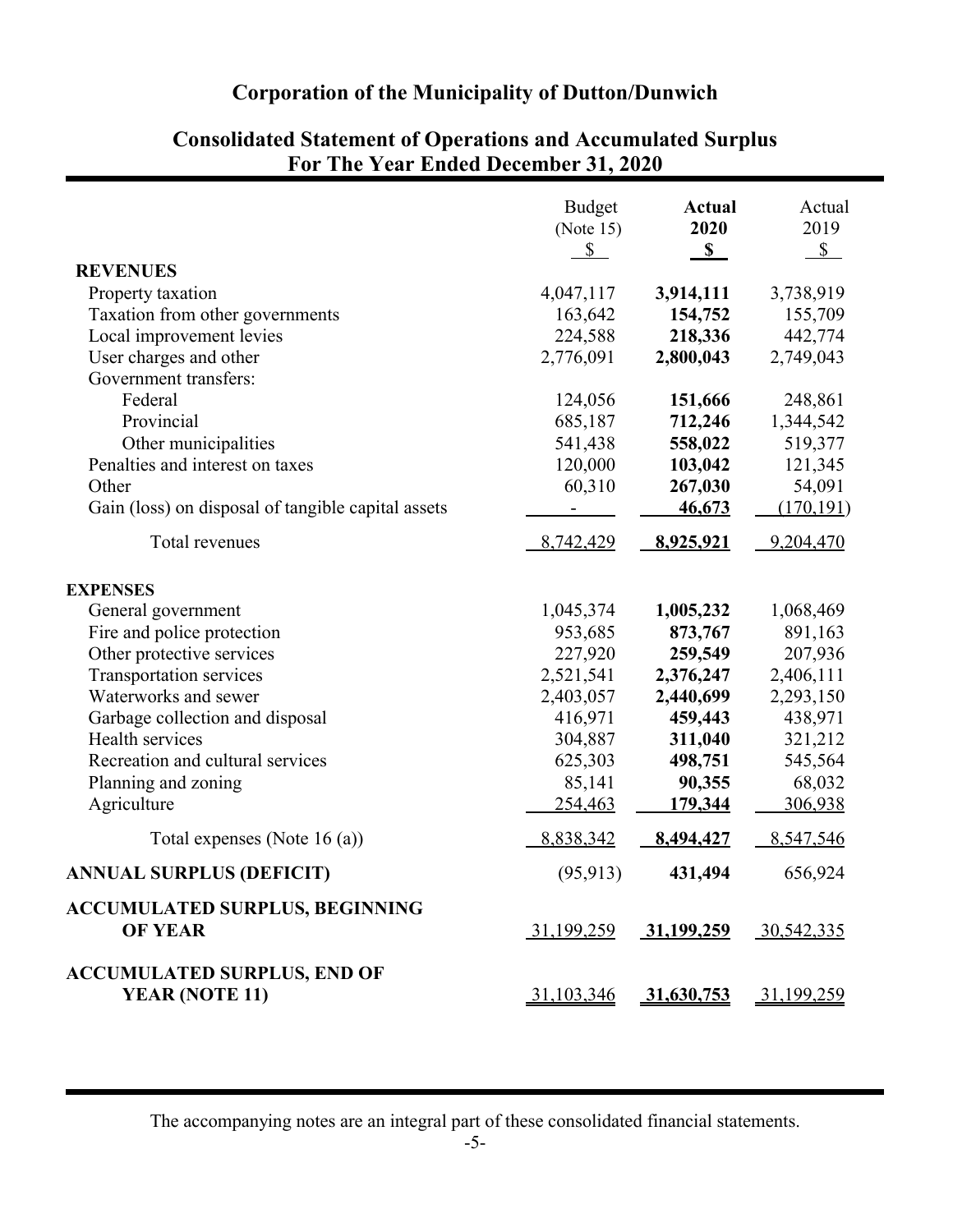|                                                    | <b>Budget</b><br>(Note $15$ )<br>\$ | <b>Actual</b><br>2020<br>$\mathbf{s}$ | Actual<br>2019<br>$\mathcal{S}$ |
|----------------------------------------------------|-------------------------------------|---------------------------------------|---------------------------------|
| <b>ANNUAL SURPLUS (DEFICIT)</b>                    | (95, 913)                           | 431,494                               | 656,924                         |
| Acquisition of tangible capital assets             | (1,171,352)                         | (1,171,352)                           | (2,087,312)                     |
| Amortization of tangible capital assets            | 1,330,723                           | 1,330,723                             | 1,248,305                       |
| Proceeds on disposal of tangible capital assets    |                                     | 57,847                                | 159,675                         |
| Change in inventories and prepaid expenses         |                                     | (13,937)                              | (50, 546)                       |
| Gain (loss) on disposal of tangible capital assets |                                     | (46, 673)                             | 170,191                         |
| <b>CHANGE IN NET FINANCIAL DEBT</b>                | 63,458                              | 588,102                               | 97,237                          |
| NET FINANCIAL DEBT, BEGINNING OF YEAR              | (4,283,361)                         | (4,283,361)                           | (4,380,598)                     |
| <b>NET FINANCIAL DEBT, END OF YEAR</b>             | (4,219,903)                         | (3,695,259)                           | (4,283,361)                     |

## **Consolidated Statement of Change in Net Financial Debt For The Year Ended December 31, 2020**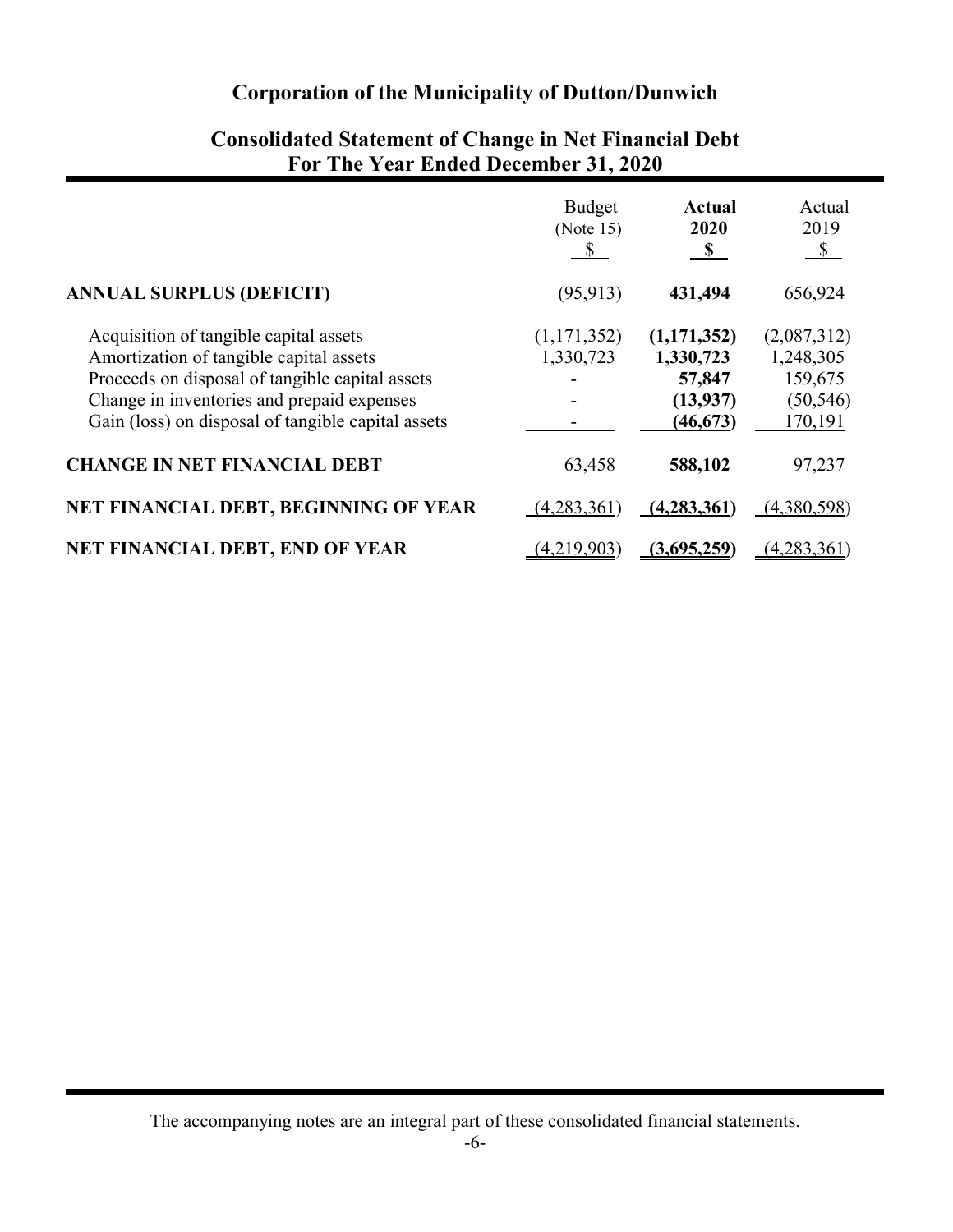## **Consolidated Statement of Cash Flows For The Year Ended December 31, 2020**

|                                                                                                                                                                                        | 2020<br>$\mathbf{s}$                    | 2019<br>$\mathbb{S}$              |
|----------------------------------------------------------------------------------------------------------------------------------------------------------------------------------------|-----------------------------------------|-----------------------------------|
| <b>OPERATING ACTIVITIES</b><br>Annual surplus (deficit)                                                                                                                                | 431,494                                 | 656,924                           |
| Add (deduct) items not involving cash:<br>Amortization of tangible capital assets<br>Landfill closure and post-closure liability<br>(Gain) loss on disposal of tangible capital assets | 1,330,723<br>3,266<br>(46, 673)         | 1,248,305<br>4,001<br>170,191     |
|                                                                                                                                                                                        | 1,718,810                               | 2,079,421                         |
| Change in non-cash assets and liabilities related to<br>operations (Note 16 (b))                                                                                                       | (172, 971)                              | (110,169)                         |
|                                                                                                                                                                                        | 1,545,839                               | 1,969,252                         |
| <b>INVESTING ACTIVITIES</b><br>Proceeds from loan receivable                                                                                                                           | 98,191                                  | 30,843                            |
| <b>CAPITAL ACTIVITIES</b><br>Acquisition of tangible capital assets<br>Proceeds on disposal of tangible capital assets                                                                 | (1,171,352)<br>57,847                   | (2,087,312)<br><u>159,675</u>     |
|                                                                                                                                                                                        | (1,113,505)                             | (1,927,637)                       |
| <b>FINANCING ACTIVITIES</b><br>Proceeds from long-term debt issued<br>Long-term debt repayments                                                                                        | 605,567<br><u>(608,979)</u><br>(3, 412) | (612, 812)<br>(612, 812)          |
| <b>NET INCREASE (DECREASE) IN CASH</b>                                                                                                                                                 | 527,113                                 | (540, 354)                        |
| CASH (BANK INDEBTEDNESS), BEGINNING OF YEAR                                                                                                                                            | (380, 232)                              | 160,122                           |
| <b>CASH (BANK INDEBTEDNESS), END OF YEAR</b>                                                                                                                                           | 146,881                                 | (380, 232)                        |
| <b>CASH (BANK INDEBTEDNESS) REPRESENTED BY:</b><br>Cash and short-term investments<br>Temporary bank advances                                                                          | 256,742<br>(109, 861)<br>146,881        | 46,841<br>(427,073)<br>(380, 232) |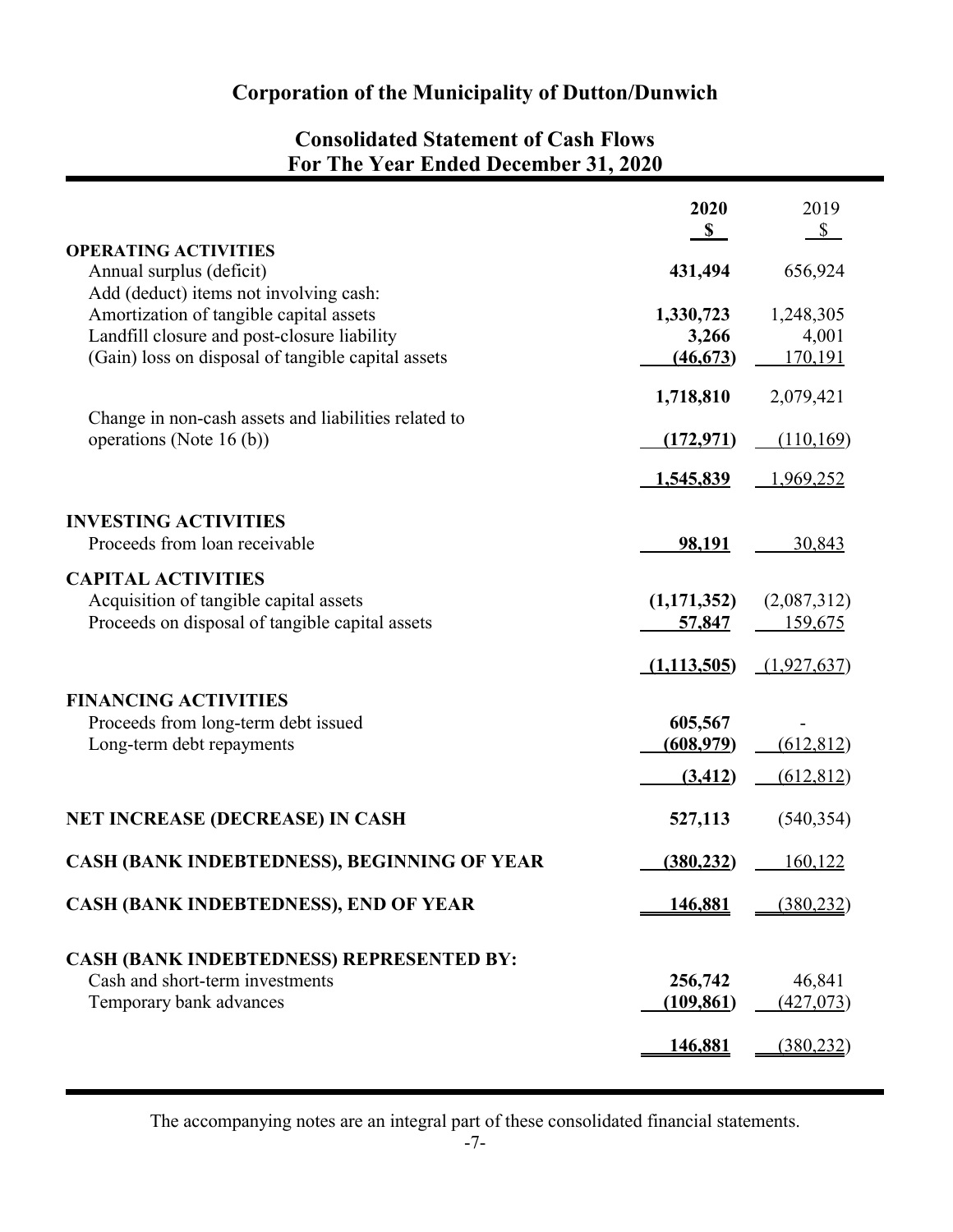## **Notes to the Consolidated Financial Statements For The Year Ended December 31, 2020**

The Municipality of Dutton/Dunwich (the "Municipality") is a lower tier municipality in the Province of Ontario. It conducts its operations guided by the provisions of provincial statutes such as the Municipal Act, Municipal Affairs Act and related legislation.

### **1. SUMMARY OF SIGNIFICANT ACCOUNTING POLICIES**

The consolidated financial statements of the Municipality are prepared by management in accordance with Canadian generally accepted accounting principles for local governments as recommended by the Public Sector Accounting Board of the Canadian Institute of Chartered Accountants. Significant aspects of the accounting policies adopted by the Municipality are as follows:

### **Reporting Entity**

The consolidated financial statements reflect the assets, liabilities, revenues, expenses of the reporting entity. The reporting entity is comprised of all organizations, committees and local boards accountable for the administration of their financial affairs and resources to the Municipality and which are owned or controlled by the Municipality.

### **Consolidated Entities**

There are no organizations or local boards that are consolidated in these consolidated financial statements.

### **Proportionate Consolidation**

The Elgin Area Primary Water Supply System and the Tri-County Water Board have been consolidated on a proportionate basis. They are proportionately consolidated based upon the water flow used by the Municipality in proportion to the entire flows provided by the joint boards. This amounts to 1% and 26% respectively.

### **Trust Funds**

Trust funds and their related operations administered by the Municipality are not included in the consolidated financial statements. Trust funds administered are reported in note 9.

### **Basis of Accounting**

The consolidated financial statements are prepared using the accrual basis of accounting. The accrual basis of accounting records revenue as it is earned and measurable. Expenses are recognized as they are incurred and measurable based upon receipt of goods or services and/or the creation of a legal obligation to pay.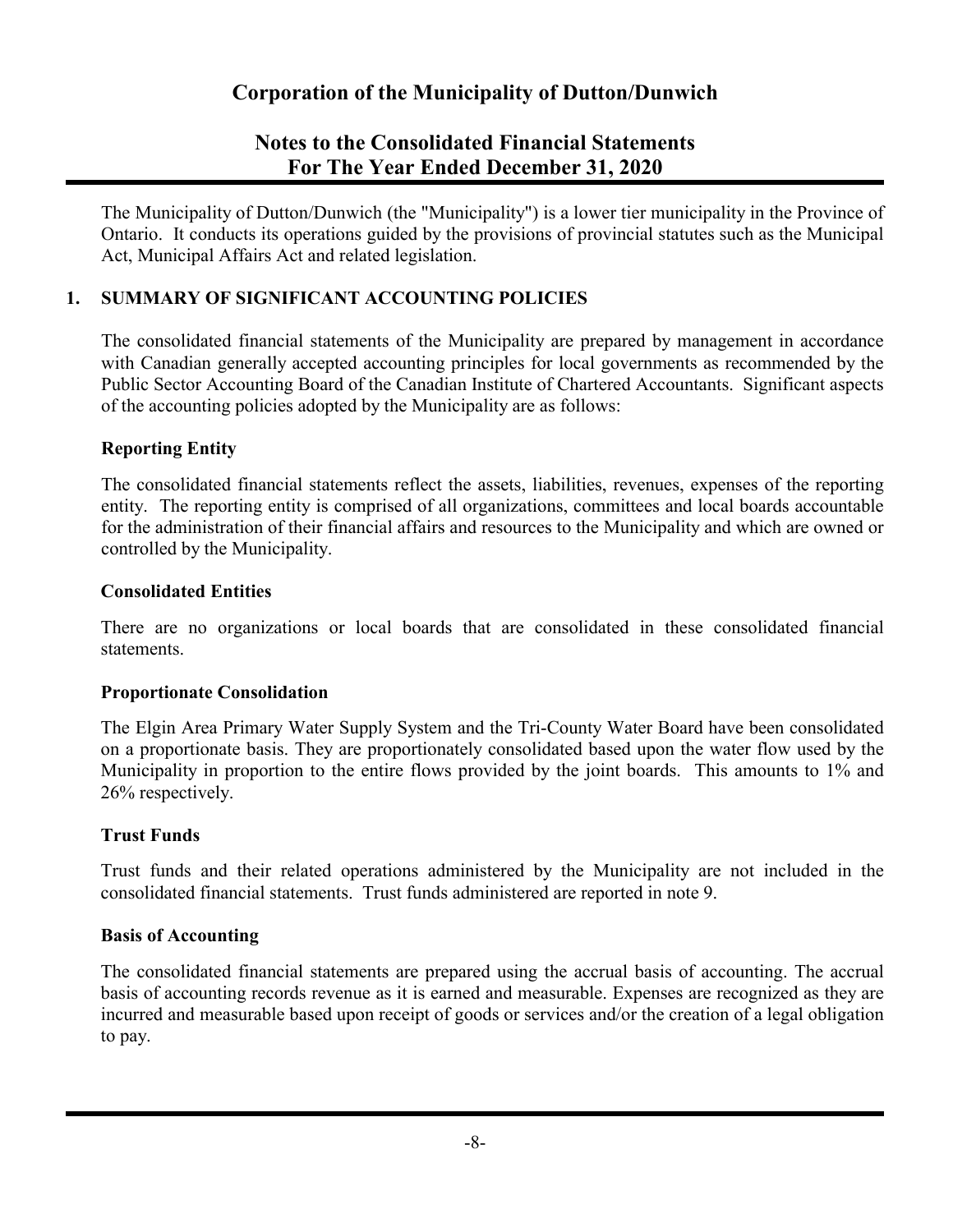## **Notes to the Consolidated Financial Statements For The Year Ended December 31, 2020**

### **1. SUMMARY OF SIGNIFICANT ACCOUNTING POLICIES (CONTINUED)**

### **Accounting for County and School Board Transactions**

Although the Municipality collects taxation on behalf of the County of Elgin and the School Boards, the taxation, other revenues, expenses, assets and liabilities with respect to the operations of the County and the school boards are not reflected in these consolidated financial statements.

### **Non-Financial Assets**

Non-financial assets are not available to discharge existing liabilities and are held for use in the provision of services. They have useful lives extending beyond the current year and are not intended for sale in the ordinary course of operations. The change in non-financial assets during the year, together with the excess of revenues over expenses, provides the Change in Net Debt for the year.

#### i) Tangible capital assets

Tangible capital assets are recorded at cost which includes all amounts that are directly attributable to acquisition, construction, development or betterment of the asset. The cost, less residual value, of the tangible capital assets are amortized on a straight-line basis over their estimated useful lives as follows:

| $10 - 60$ years |
|-----------------|
| $5 - 15$ years  |
| $10 - 15$ years |
| $15 - 30$ years |
| 25 - 75 years   |
| 100 years       |
| 80 years        |
|                 |

Amortization is recorded on a straight-line basis over the estimated useful lives of the asset commencing the year after the asset is available for productive use.

#### ii) Contributions of tangible capital assets

Tangible capital assets received as contributions are recorded at their fair value at the date of receipt and also are recorded as revenue.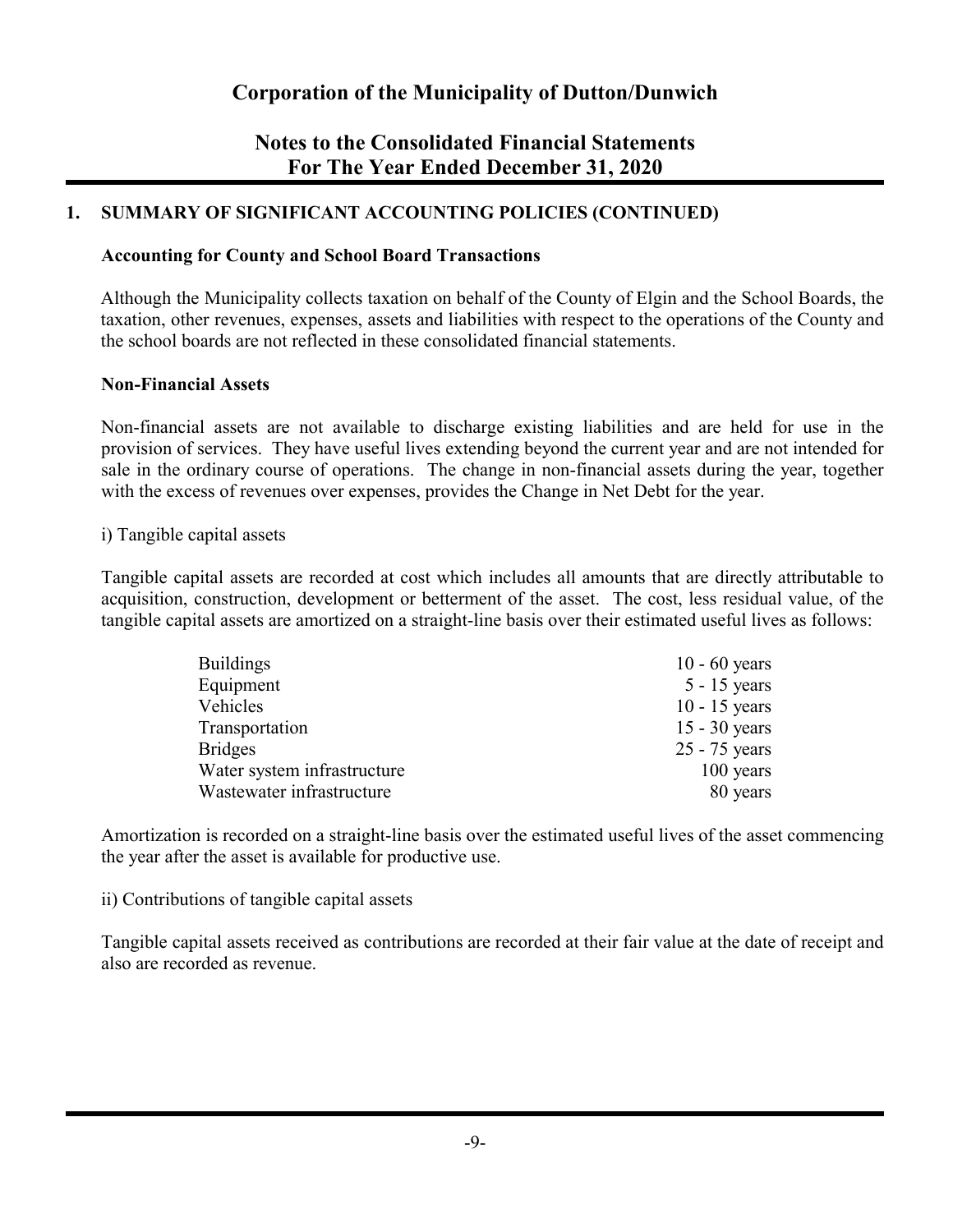## **Notes to the Consolidated Financial Statements For The Year Ended December 31, 2020**

## **1. SUMMARY OF SIGNIFICANT ACCOUNTING POLICIES (CONTINUED)**

### **Non-Financial Assets (Continued)**

iii) Inventories

Inventories held for consumption are recorded at the lower of cost and replacement cost.

iv) Works of art and cultural and historic assets

Works of art and cultural and historic assets are not recorded as assets in these financial statements.

### **Deferred Revenue**

Government transfers, contributions and other amounts are received from third parties pursuant to legislation, regulation or agreement and may only be used in the conduct of certain programs, in the completion of specific work. In addition, certain user charges and fees which have been collected but for which the related services have yet to be performed. Revenue is recognized in the period when the related expense is incurred and services performed.

### **Solid Waste Landfill Closure and Post-Closure Liability**

Landfill closure and post-closure care requirements have been defined in accordance with industry standards and include covering and landscaping of the landfill, pumping of ground water and leachates from the site, and ongoing environmental monitoring, site inspection and maintenance. The Municipality discounts these future cash flows for closure and post-closure care activities at the Municipality's average long-term borrowing rate.

### **Government Transfers**

Government transfers are recognized in the consolidated financial statements as revenues in the period in which events giving rise to the transfer occur, providing the transfers are authorized, any eligibility criteria have been met including performance and return requirements, and reasonable estimates of the amounts can be determined. Any amount received but restricted is recorded as deferred revenue in accordance with Section 3100 of the Public Sector Accounting Handbook and recognized as revenue in the period in which the resources are used for the purpose specified.

In addition, the Municipality periodically receives senior government capital funding in the form of infrastructure grants and receives ongoing funding from the federal government as a result of an allocation of the gas tax funds.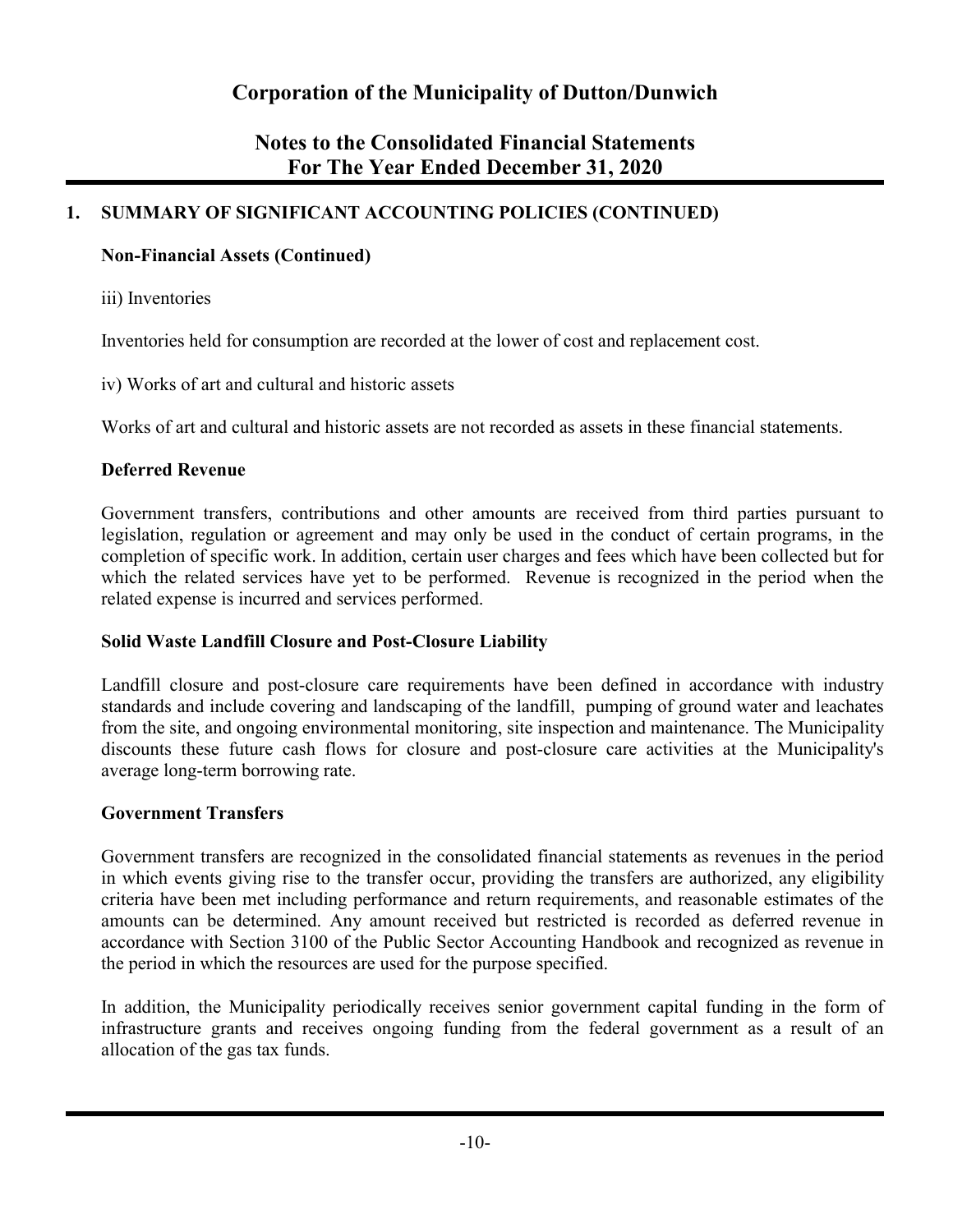## **Notes to the Consolidated Financial Statements For The Year Ended December 31, 2020**

### **1. SUMMARY OF SIGNIFICANT ACCOUNTING POLICIES (CONTINUED)**

### **Employee Benefit Plans**

The Municipality accounts for its participation in the Ontario Municipal Employees Retirement System (OMERS), a multi-employer public sector pension fund, as a defined contribution plan. The OMERS plan specifies the retirement benefits to be received by the employees based on the length of service and pay rates. Employee benefits include post employment benefits. Post employment benefits are subject to actuarial valuations and are accrued in accordance with the projected benefit method, prorated on service and management's best estimate of salary escalation and retirement ages of employees. Any actuarial gains and losses related to past service of employees are amortized over the expected average remaining service period.

### **Tax Revenues**

In 2020 the Municipality received \$4,068,863 (2019 - \$3,894,628) in property tax revenues for municipal purposes. The authority to levy and collect property taxes is established under the Municipal Act 2001, the Assessment Act, the Education Act, and other legislation.

The property tax levy is determined each year through Council's approval of the annual budget. Municipal tax rates are set annually by Council for each class or type of property, in accordance with legislation and Council-approved policies, in order to raise the revenue required to meet operating budget requirements. Education tax rates are established by the Province each year in order to fund costs of education on a Province-wide basis.

Taxation revenues are recorded at the time billings are issued. Additional property tax revenue can be added throughout the year, related to new properties that become occupied, or that become subject to property tax, after the return of the annual assessment roll used for billing purposes. The Municipality may receive supplementary assessment rolls over the course of the year from MPAC that identify new or omitted assessments. Property taxes for these supplementary/omitted amounts are then billed according to the approved tax rate for the property class.

Taxation revenues in any year may also be reduced as a result of reductions in assessment value rising from assessment and/or tax appeals. Each year, an amount is identified to cover the estimated amount of revenue loss attributable to assessment appeals, tax appeals or other deficiencies in tax revenue (e.g. uncollectible amounts, write-offs, etc.).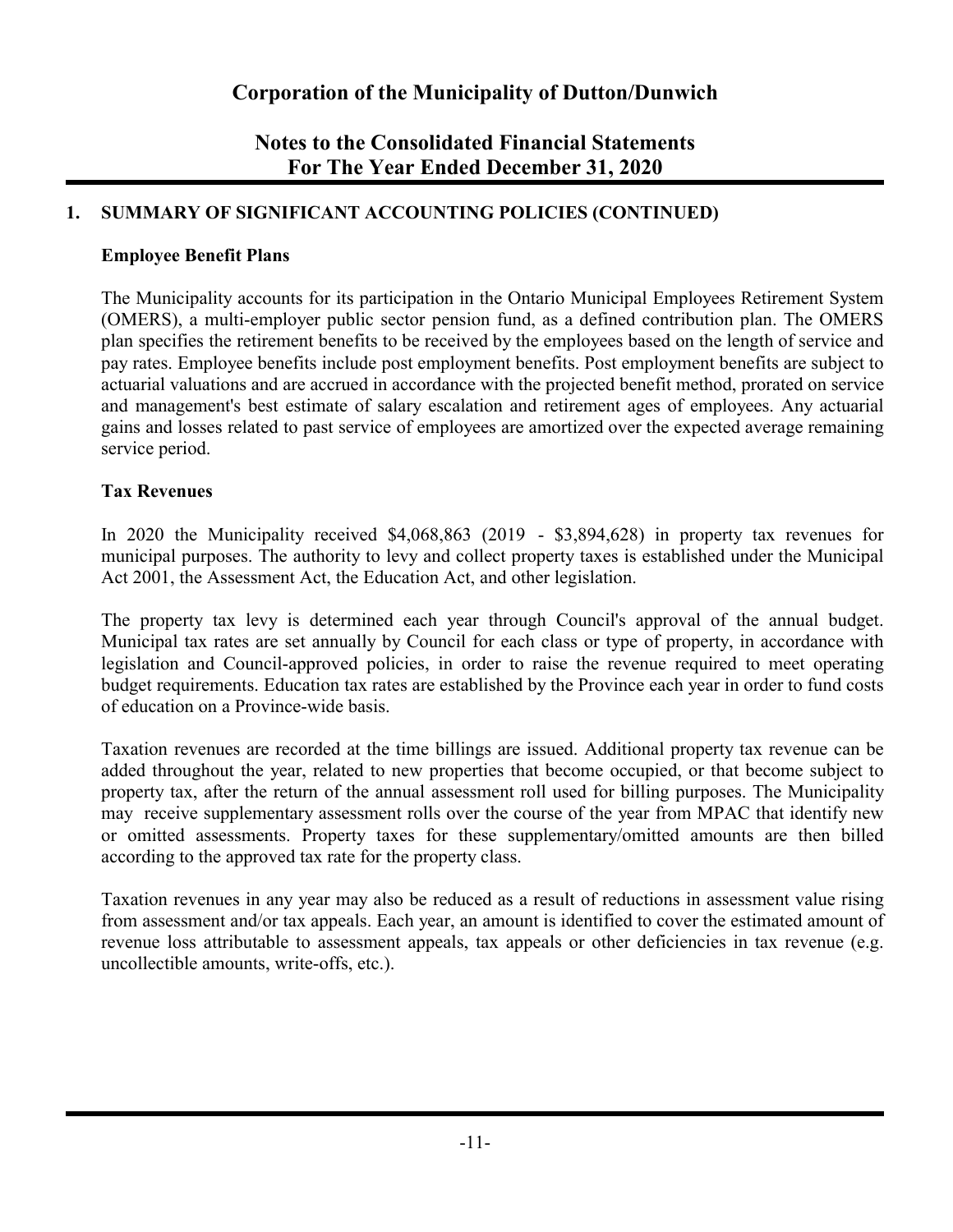## **Notes to the Consolidated Financial Statements For The Year Ended December 31, 2020**

### **1. SUMMARY OF SIGNIFICANT ACCOUNTING POLICIES (CONTINUED)**

### **Use of Estimates**

The preparation of consolidated financial statements in conformity with Canadian public sector accounting standards requires management to make estimates and assumptions that affect the reported amounts of assets and liabilities and disclosure of contingent assets and liabilities at the date of the financial statements, and the reported amounts of revenues and expenses during the period. Significant estimates include assumptions used in estimating provisions for accrued liabilities, allowances for vacancies, rebates and uncollectible property taxes and in performing actuarial valuations of employee future benefits.

Actual results could differ from management's best estimates as additional information becomes available in the future.

### **Financial Instruments**

The Municipality's financial instruments and consist of cash and cash equivalents, accounts receivable, taxes receivable, accounts payable and accrued liabilities and long-term liabilities. Unless otherwise noted, it is management's opinion that the Municipality is not exposed to significant interest, currency, or credit risk arising from these consolidated financial instruments.

### **Environmental Provisions and Contaminated Sites**

The Municipality's may be exposed to litigation or other costs of remediation due to contaminated properties in it's jurisdiction. A liability for remediation is recognized in the financial statements when an environmental standard exists, contamination exceeds the standard, the government is responsible for the remediation and a reasonable estimate of the liability can be made. As at December 31, 2020 there were no properties that the Municipality was responsible to remedy and has accrued any known liabilities and expensed all known costs (if any).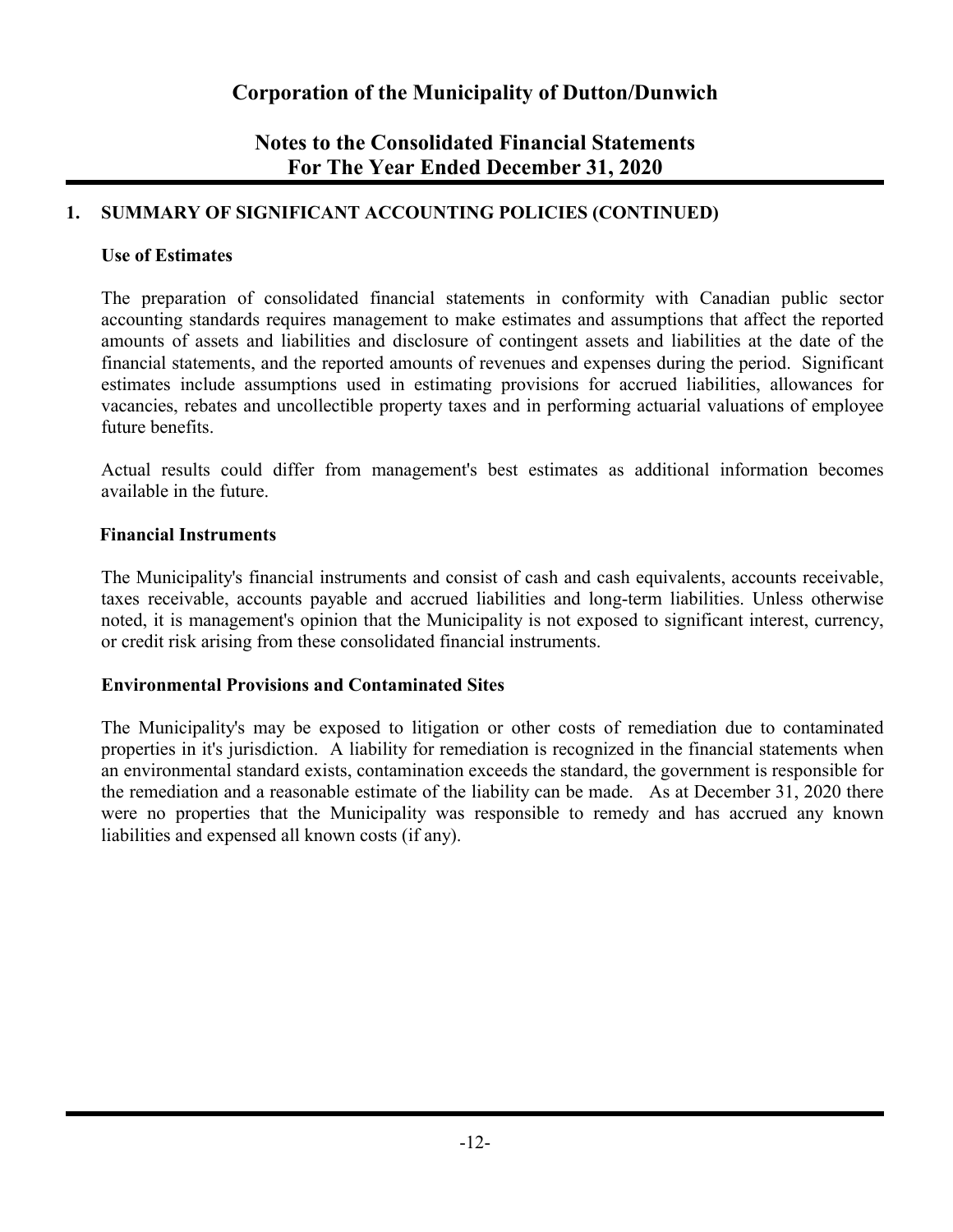## **Notes to the Consolidated Financial Statements For The Year Ended December 31, 2020**

### **2. TAXES RECEIVABLE**

|                                        | 2020<br>$\mathbf{s}$ | 2019<br>$\mathbb{S}$ |
|----------------------------------------|----------------------|----------------------|
| Current taxes receivable               | 523,387              | 518,052              |
| Arrears taxes receivable               | 242,632              | 292,865              |
| Penalties and interest                 | 48,861               | 56,801               |
| Allowance for doubtful accounts        | (61, 185)            |                      |
|                                        | 753,695              | 867,718              |
| <b>ACCOUNTS RECEIVABLE</b><br>3.       |                      |                      |
|                                        | 2020                 | 2019                 |
|                                        | <b>S</b>             | $\mathbb{S}$         |
| Trade and other                        | 543,503              | 381,121              |
| Water and sewer receivables            | 342,015              | 399,557              |
| HST receivable                         | 129,603              | 154,920              |
| Other municipalities and school boards | 36,803               | 130,371              |
| Provincial funding                     | 140,490              | 235,125              |
|                                        | 1,192,414            | 1,301,094            |

### **4. LOAN RECEIVABLE**

The Municipality had issued a loan receivable in the amount of \$158,978, at 3% per annum, due in annual blended instalments of principal and interest of \$34,714 due August 2022. This loan was repaid in full in 2020.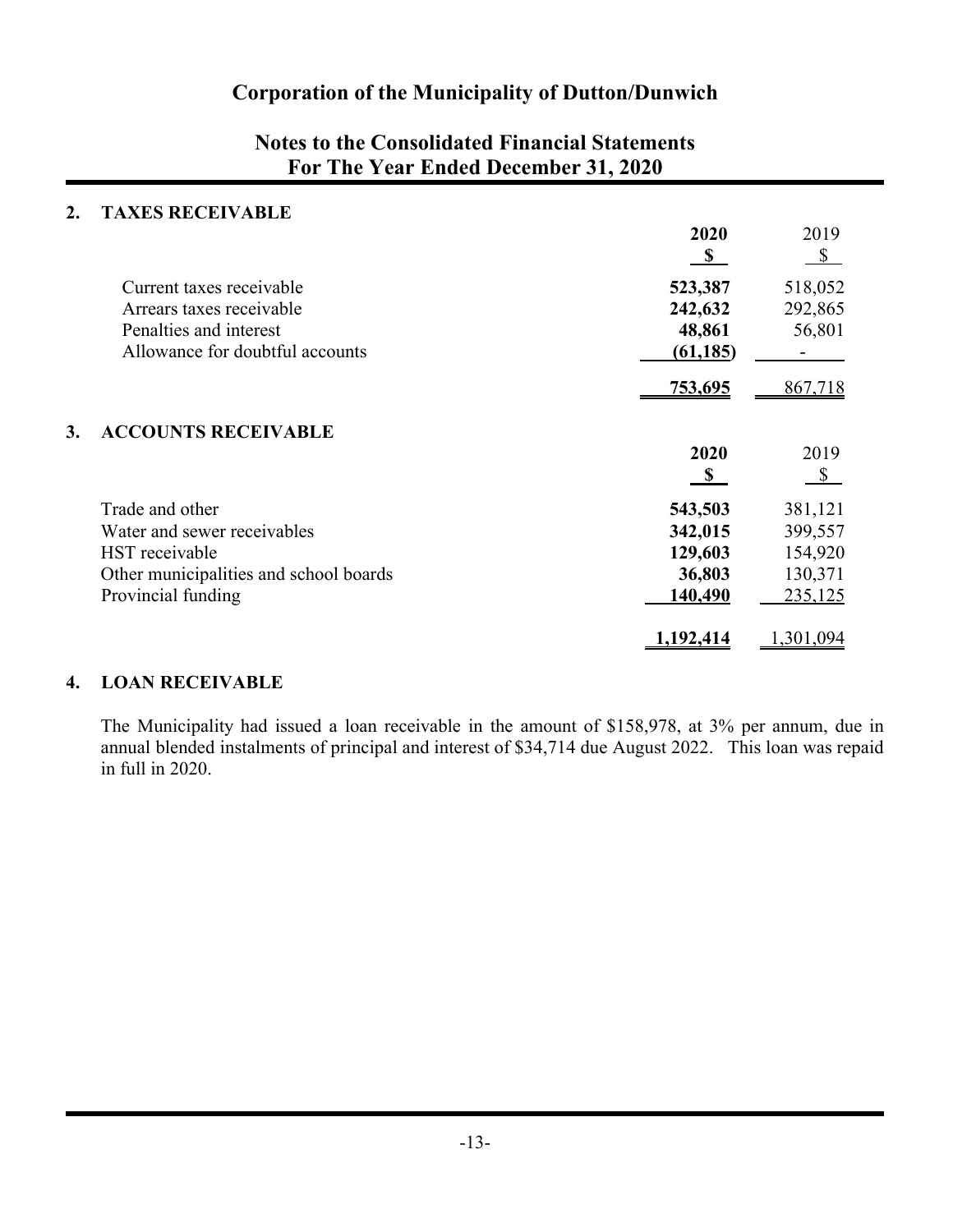## **Notes to the Consolidated Financial Statements For The Year Ended December 31, 2020**

## **5. TANGIBLE CAPITAL ASSETS**

| December 31, 2020                                        |            |              |            |                  |
|----------------------------------------------------------|------------|--------------|------------|------------------|
| Cost                                                     | Opening    | Additions    | Disposals  | Ending           |
| <b>Infrastructure</b>                                    |            |              |            |                  |
| Linear - Roadways                                        | 7,865,149  | 525,804      | (83, 325)  | 8,307,628        |
| Linear - Water Services                                  | 20,720,640 | 96,985       | (61, 565)  | 20,756,060       |
| Linear - Waste Water                                     | 4,653,172  | 11,671       |            | 4,664,843        |
| <b>Bridges</b>                                           | 3,229,912  | 45,922       |            | 3,275,834        |
| <b>Infrastructure Total</b>                              | 36,468,873 | 680,382      | (144,890)  | 37,004,365       |
|                                                          |            |              |            |                  |
| <b>General</b>                                           |            |              |            |                  |
| Land                                                     | 2,328,971  | 63,367       |            | 2,392,338        |
| Land Improvements                                        | 427,681    | 182,839      |            | 610,520          |
| <b>Building</b>                                          | 9,263,594  | 34,029       | (6,373)    | 9,291,250        |
| Machinery and Equipment                                  | 1,624,229  | 57,839       |            | 1,682,068        |
| Vehicles                                                 | 3,659,933  | 152,896      | (120, 675) | 3,692,154        |
| <b>General Total</b>                                     | 17,304,408 | 490,970      | (127, 048) | 17,668,330       |
|                                                          |            |              |            |                  |
| <b>Total Cost</b>                                        | 53,773,281 | 1,171,352    | (271, 938) | 54,672,695       |
| <b>Accumulated Amortization</b><br><b>Infrastructure</b> | Opening    | Amortization | Disposals  | Ending           |
| Linear - Roadways                                        | 4,081,521  | 301,461      | (75, 911)  | 4,307,071        |
| Linear - Water Services                                  | 4,891,111  | 390,802      | (61, 565)  | 5,220,348        |
| Linear - Waste Water                                     | 1,174,619  | 56,934       |            | 1,231,553        |
| <b>Bridges</b>                                           | 963,484    | 39,480       |            | 1,002,964        |
| <b>Infrastructure Total</b>                              | 11,110,735 | 788,677      | (137, 476) | 11,761,936       |
|                                                          |            |              |            |                  |
| <b>General</b>                                           |            |              |            |                  |
| Land Improvements                                        | 46,629     | 29,851       |            | 76,480           |
| <b>Building</b>                                          | 4,860,863  | 190,598      | (2,613)    | 5,048,848        |
| Machinery and Equipment                                  | 689,339    | 101,705      |            | 791,044          |
| Vehicles                                                 | 1,811,519  | 219,892      | (120, 675) | 1,910,736        |
| <b>General Total</b>                                     | 7,408,350  | 542,046      | (123, 288) | 7,827,108        |
|                                                          |            |              |            |                  |
| <b>Total Accumulated Amortization</b>                    | 18,519,085 | 1,330,723    | (260, 764) | 19,589,044       |
| <b>Net Book Value</b><br><b>Infrastructure</b>           | Opening    |              |            | Ending           |
| Linear - Roadways                                        | 3,783,628  |              |            | 4,000,557        |
| Linear - Water Services                                  | 15,829,529 |              |            | 15,535,712       |
| Linear - Waste Water                                     | 3,478,553  |              |            | 3,433,290        |
| <b>Bridges</b>                                           | 2,266,428  |              |            | 2,272,870        |
|                                                          | 25,358,138 |              |            | 25,242,429       |
| General                                                  |            |              |            |                  |
| Land                                                     | 2,328,971  |              |            | 2,392,338        |
| Land Improvements                                        | 381,052    |              |            | 534,040          |
| <b>Building</b>                                          | 4,402,731  |              |            | 4,242,402        |
| Machinery and Equipment                                  | 934,890    |              |            | 891,024          |
| Vehicles                                                 | 1,848,414  |              |            | <u>1,781,418</u> |
|                                                          | 9,896,058  |              |            | 9,841,222        |
| <b>Total Net Book Value</b>                              | 35,254,196 |              |            | 35,083,651       |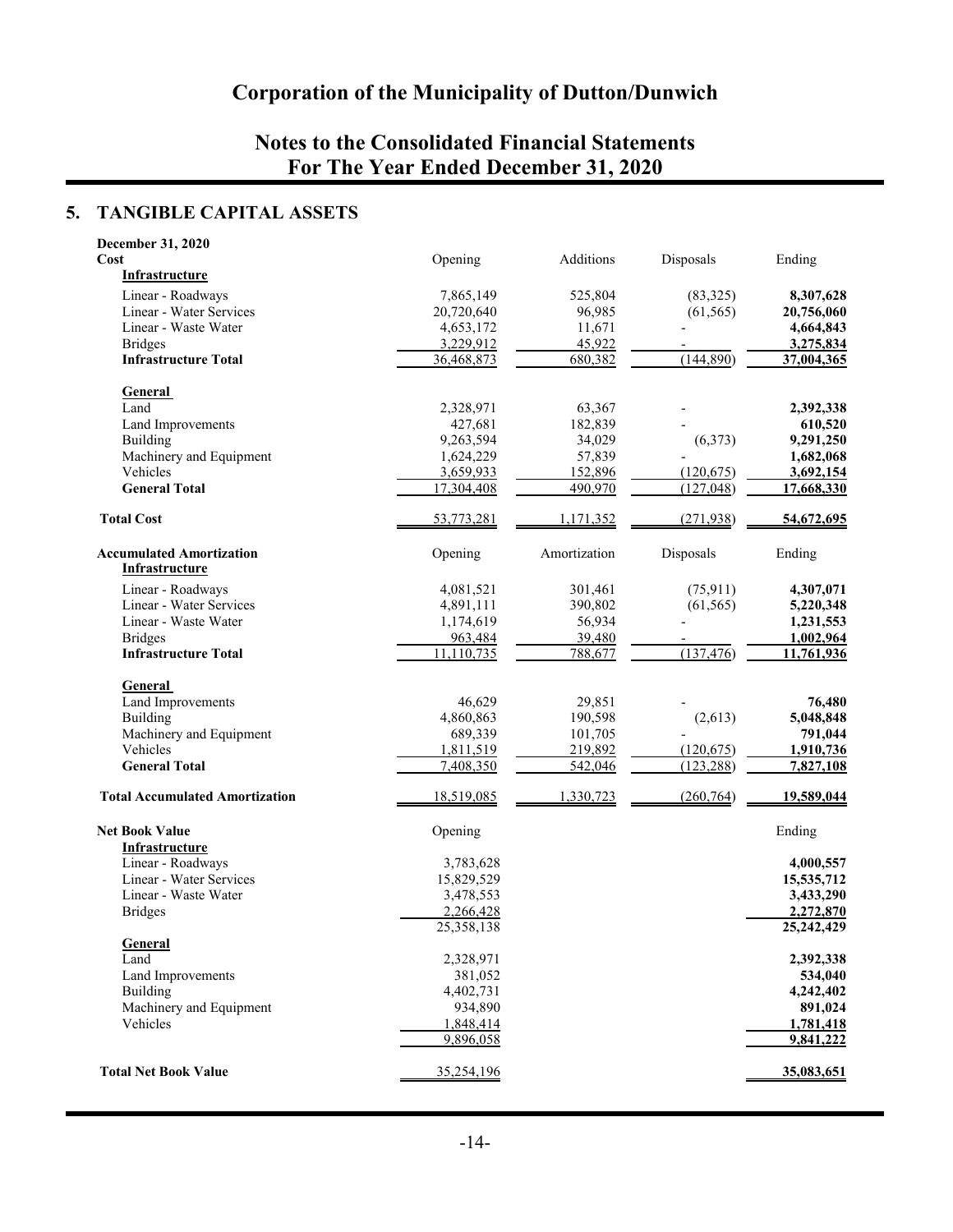## **Notes to the Consolidated Financial Statements For The Year Ended December 31, 2020**

### **5. TANGIBLE CAPITAL ASSETS (CONTINUED)**

| December 31, 2019                     |            |              |            |            |
|---------------------------------------|------------|--------------|------------|------------|
| Cost                                  | Opening    | Additions    | Disposals  | Ending     |
| <b>Infrastructure</b>                 |            |              |            |            |
| Linear - Roadways                     | 7,499,048  | 387,947      | (21, 846)  | 7,865,149  |
| Linear - Water Services               | 20,433,363 | 308,817      | (21, 540)  | 20,720,640 |
| Linear - Waste Water                  | 4,653,172  |              |            | 4,653,172  |
|                                       |            |              |            |            |
| <b>Bridges</b>                        | 2,950,997  | 641,615      | (362,700)  | 3,229,912  |
| <b>Infrastructure Total</b>           | 35,536,580 | 1,338,379    | (406, 086) | 36,468,873 |
|                                       |            |              |            |            |
| <b>General</b>                        |            |              |            |            |
| Land                                  | 2,429,143  |              | (100, 172) | 2,328,971  |
| Land Improvements                     | 270,670    | 157,011      |            | 427,681    |
| <b>Building</b>                       | 9,224,784  | 38,810       |            | 9,263,594  |
| Machinery and Equipment               | 1,452,342  | 171,887      |            | 1,624,229  |
| Vehicle                               | 3,588,890  | 381,225      | (310, 182) | 3,659,933  |
| <b>General Total</b>                  | 16,965,829 | 748,933      | (410, 354) | 17,304,408 |
| <b>Total Cost</b>                     | 52,502,409 | 2,087,312    | (816, 440) | 53,773,281 |
| <b>Accumulated Amortization</b>       | Opening    | Amortization | Disposals  | Ending     |
| <b>Infrastructure</b>                 |            |              |            |            |
|                                       |            |              |            |            |
| Linear - Roadways                     | 3,823,031  | 280,336      | (21, 846)  | 4,081,521  |
| Linear - Water Services               | 4,557,531  | 354,306      | (20, 726)  | 4,891,111  |
| Linear - Waste Water                  | 1,117,841  | 56,778       |            | 1,174,619  |
| <b>Bridges</b>                        | 1,099,982  | 35,788       | (172, 286) | 963,484    |
| <b>Infrastructure Total</b>           | 10,598,385 | 727,208      | (214, 858) | 11,110,735 |
|                                       |            |              |            |            |
| General                               |            |              |            |            |
| Land Improvements                     | 28,146     | 18,483       |            | 46,629     |
| <b>Building</b>                       | 4,662,876  | 197,987      |            | 4,860,863  |
| Machinery and Equipment               | 597,183    | 92,156       |            | 689,339    |
| Vehicle                               | 1,870,765  | 212,471      | (271, 717) | 1,811,519  |
| <b>General Total</b>                  | 7,158,970  | 521,097      | (271, 717) | 7,408,350  |
| <b>Total Accumulated Amortization</b> | 17,757,355 | 1,248,305    | (486, 575) | 18,519,085 |
|                                       |            |              |            |            |
| <b>Net Book Value</b>                 | Opening    |              |            | Ending     |
| <b>Infrastructure</b>                 |            |              |            |            |
| Linear - Roadways                     | 3,676,017  |              |            | 3,783,628  |
| Linear - Water Services               | 15,875,832 |              |            | 15,829,529 |
| Linear - Waste Water                  | 3,535,331  |              |            | 3,478,553  |
| <b>Bridges</b>                        | 1,851,015  |              |            | 2,266,428  |
|                                       | 24,938,195 |              |            | 25,358,138 |
| General                               |            |              |            |            |
| Land                                  | 2,429,143  |              |            | 2,328,971  |
| Land improvements                     | 242,524    |              |            | 381,052    |
| <b>Building</b>                       | 4,561,908  |              |            | 4,402,731  |
| Machinery and Equipment               | 855,159    |              |            | 934,890    |
| Vehicles                              | 1,718,125  |              |            | 1,848,414  |
|                                       | 9,806,859  |              |            | 9,896,058  |
|                                       |            |              |            |            |
| <b>Total Net Book Value</b>           | 34,745,054 |              |            | 35,254,196 |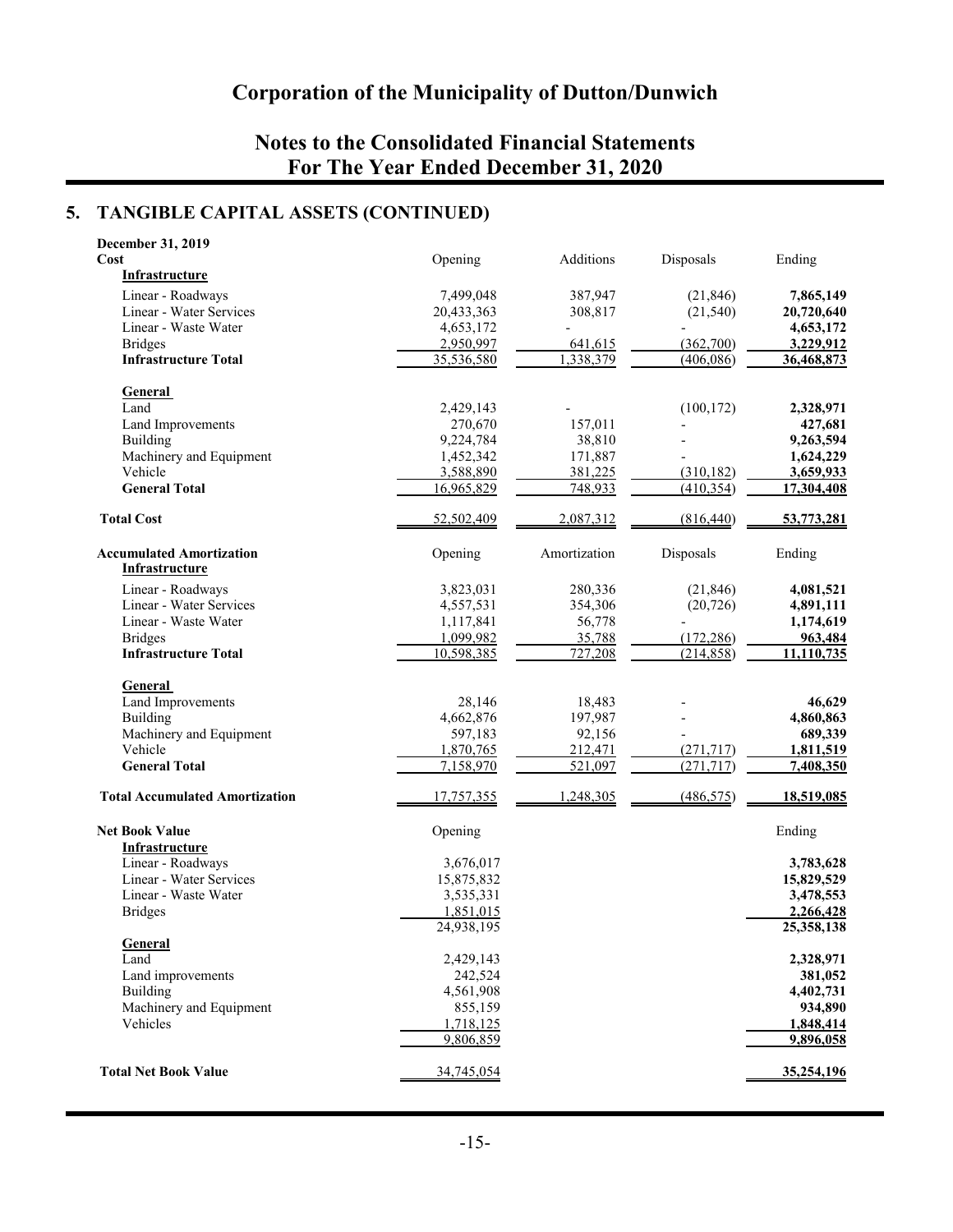## **Notes to the Consolidated Financial Statements For The Year Ended December 31, 2020**

### **6. BANK INDEBTEDNESS**

The Municipality has available a \$2,300,000 overdraft facility. This facility bears interest at the bank prime rate (December 31, 2019 - 2.45%). At year-end the Municipality had drawn \$110,000 (2019 - \$nil) on this facility.

### **7. LANDFILL CLOSURE AND POST-CLOSURE LIABILITY**

The Ontario Environmental and Protection Act sets out regulatory requirements to properly close and maintain all active and inactive landfill sites. Under environmental law, there is a requirement for closure and post-closure care of solid waste landfill sites.

The total undiscounted closure and post-closure care costs at December 31, 2020 are estimated to be \$925,000 (2019 - \$925,000).

The estimated liability of \$169,828 (2019 - \$166,562) represents the sum of the discounted future cash flows for closure and post-closure care activities discounted at the Municipality's current long term borrowing rate of 4.0%. The estimated remaining capacity of the Municipality site is approximately 228,000 (2019 - 230,000) cubic metres, which will be filled in approximately 59 years (2019 - 60 years). Post-closure care is estimated to continue for a period of 25 years.

The liability is expected to be funded through budget allocation to a landfill reserve over the remaining life of the landfill.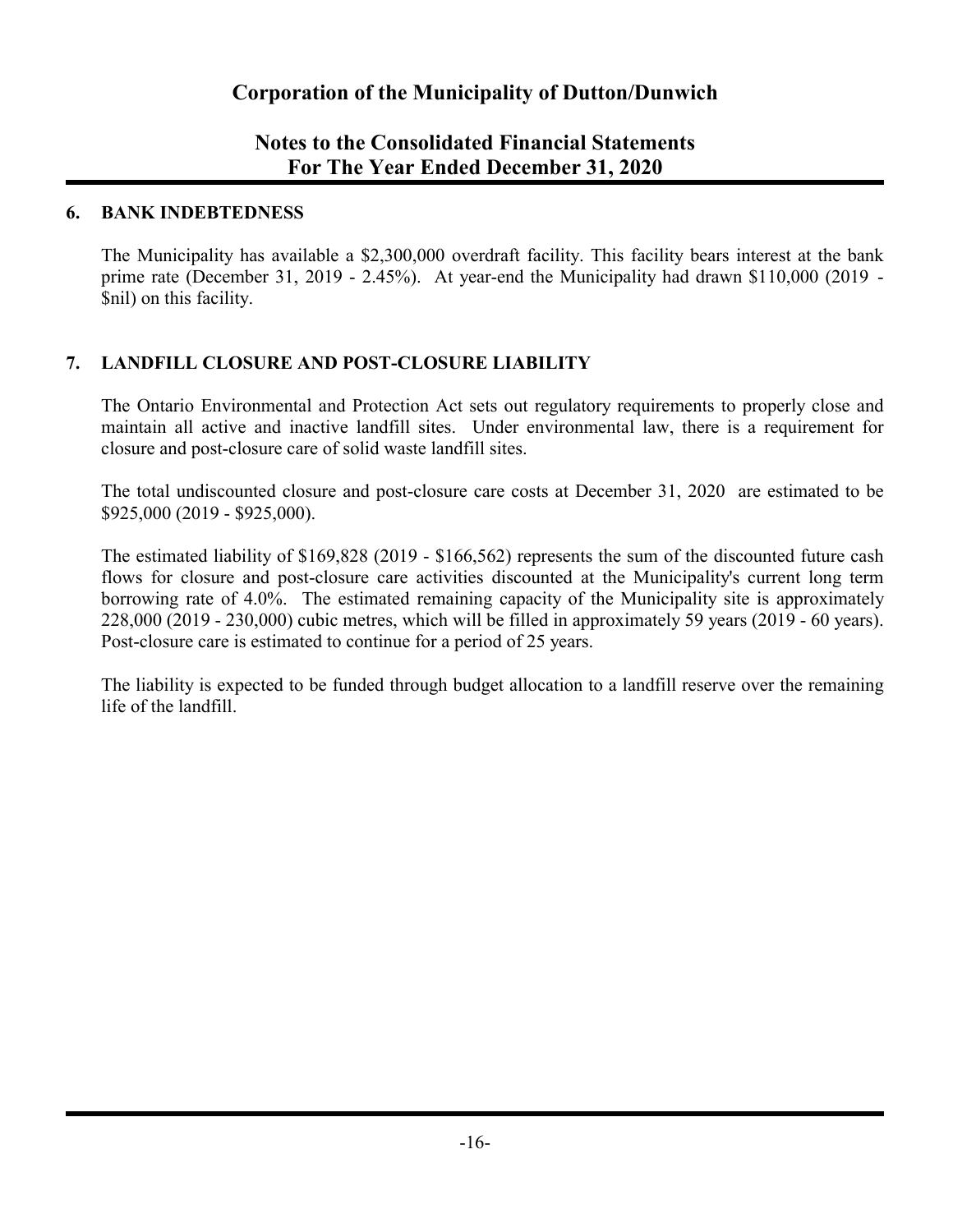## **Notes to the Consolidated Financial Statements For The Year Ended December 31, 2020**

### **8. DEFERRED REVENUE**

A requirement of the public sector accounting principles of the Canadian Institute of Chartered Accountants, is that obligatory reserve funds be reported as deferred revenue. This requirement is in place as provincial legislation restricts how these funds may be used and under certain circumstances these funds may possibly be refunded. The balances in the obligatory reserve funds of the Municipality are summarized below, in addition to other deferred revenues:

|                                 | 2020    | 2019         |
|---------------------------------|---------|--------------|
|                                 |         | $\mathbb{S}$ |
| <b>Obligatory Reserve Funds</b> |         |              |
| Recreation land                 | 9,000   | 6,500        |
| Sewage debt                     |         | 76,887       |
| Federal Gas Tax                 |         | 5,689        |
|                                 | 9,000   | 89,076       |
| <b>Other Deferred Revenue</b>   | 397,911 | 401,898      |
|                                 |         |              |
|                                 | 406,911 | 490,974      |

### **9. TRUST FUNDS**

Trust funds administered by the Municipality amounting to \$76,485 (2019 - \$74,015) have not been included in the Consolidated Statement of Financial Position nor have their operations been included in the Consolidated Statement of Operations.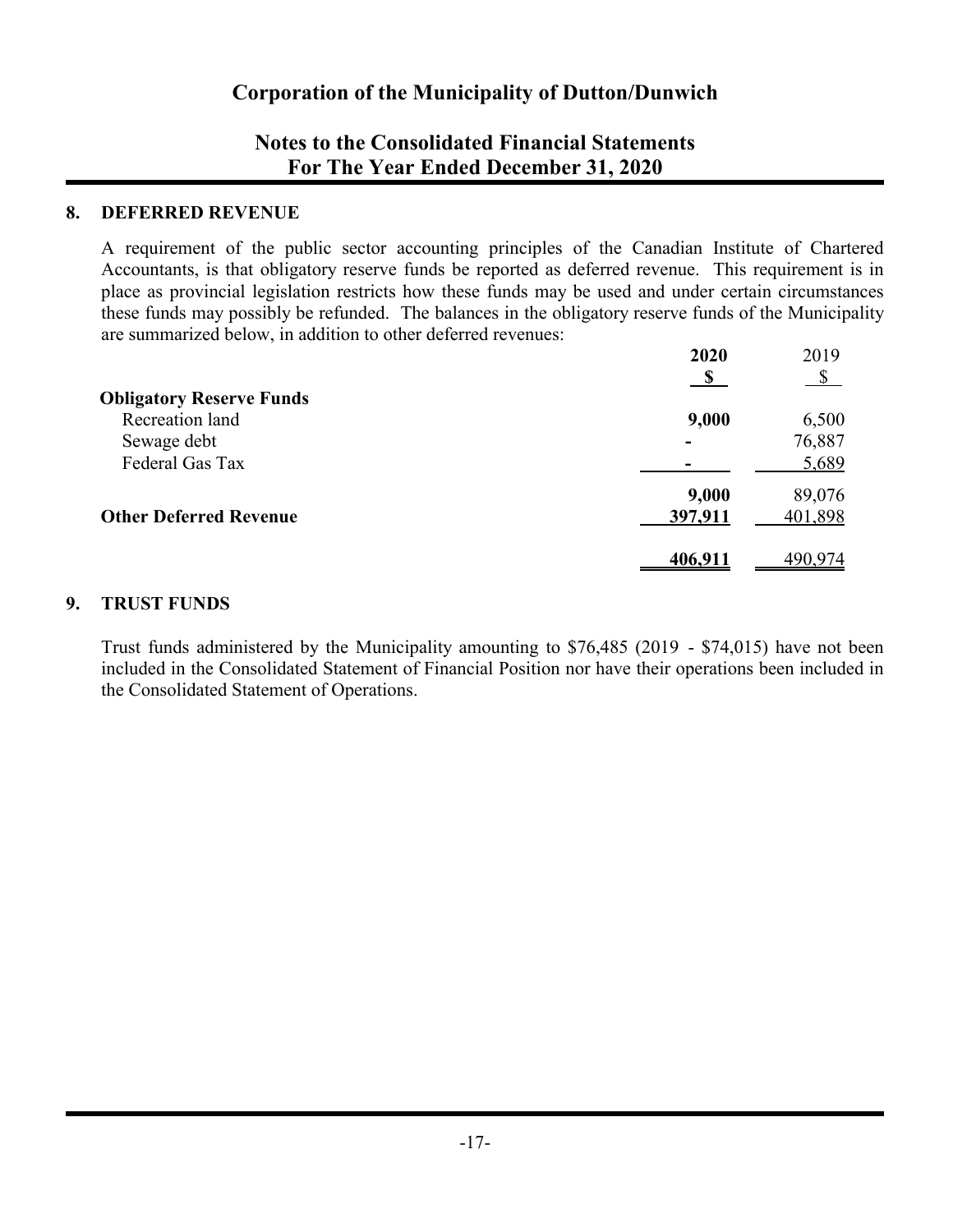## **Notes to the Consolidated Financial Statements For The Year Ended December 31, 2020**

### **10. NET LONG-TERM LIABILITIES**

a) The balance of net long-term liabilities reported on the Consolidated Statement of Financial Position consists of the following:

|    |                                                                                              |                       |                       |                       |                       |                       | 2020<br><sup>\$</sup>  | 2019<br>$\mathbb{S}$   |
|----|----------------------------------------------------------------------------------------------|-----------------------|-----------------------|-----------------------|-----------------------|-----------------------|------------------------|------------------------|
|    | Long-term liabilities incurred by the Municipality and<br>outstanding at the end of the year |                       |                       |                       |                       |                       | 4,066,902              | 4,059,187              |
|    | Long-term liabilities assumed through consolidation by the<br>Municipality                   |                       |                       |                       |                       |                       | 107,894                | 131,970                |
|    | Tile drainage loans assumed by individuals                                                   |                       |                       |                       |                       |                       | (56, 343)              | (69,292)               |
|    | Total long-term liabilities at the end of the year                                           |                       |                       |                       |                       |                       | 4,118,453              | 4,121,865              |
| b) | Principal repayments are summarized as follows:                                              |                       |                       |                       |                       |                       |                        |                        |
|    |                                                                                              | 2021<br>$\mathcal{S}$ | 2022<br>$\mathcal{S}$ | 2023<br>$\mathcal{S}$ | 2024<br>$\mathcal{S}$ | 2025<br>$\mathcal{S}$ | Beyond<br><sup>S</sup> | Total<br>$\mathcal{S}$ |
|    | Recoverable from<br>General tax revenue:                                                     | 194,581               | 192,007               | 197,915               | 185,598               | 191,149               | 1,376,762              | 2,338,012              |
|    | Recoverable from<br>User charges                                                             | 227,345               | 188,471               | 181,260               | 141,855               | 145,794               | 895,716                | 1,780,441              |
|    |                                                                                              | <u>421,926</u>        | 380,478               | 379,175               | 327,453               | 336,943               | <u>2,272,478</u>       | 4,118,453              |

- c) The Municipality has an annual debt repayment limit of \$944,603 as of January 1, 2020;
- d) Interest rates range from 1.90% to 3.99%. Interest expense on long-term liabilities in 2020 amounted to \$138,126 (2019 - \$145,514);
- e) The Municipality is contingently liable for municipality debt with respect to tile drainage loans. The total amount outstanding as at December 31, 2020 is \$56,343 (2019 - \$69,292) and is not recorded on the Consolidated Statement of Financial Position;
- f) Subsequent to the year end, the Municipality obtained \$175,925 in long-term debt to fund capital asset additions in 2020. This new debt will be repaid over 5 years with an interest rate of 1.90%.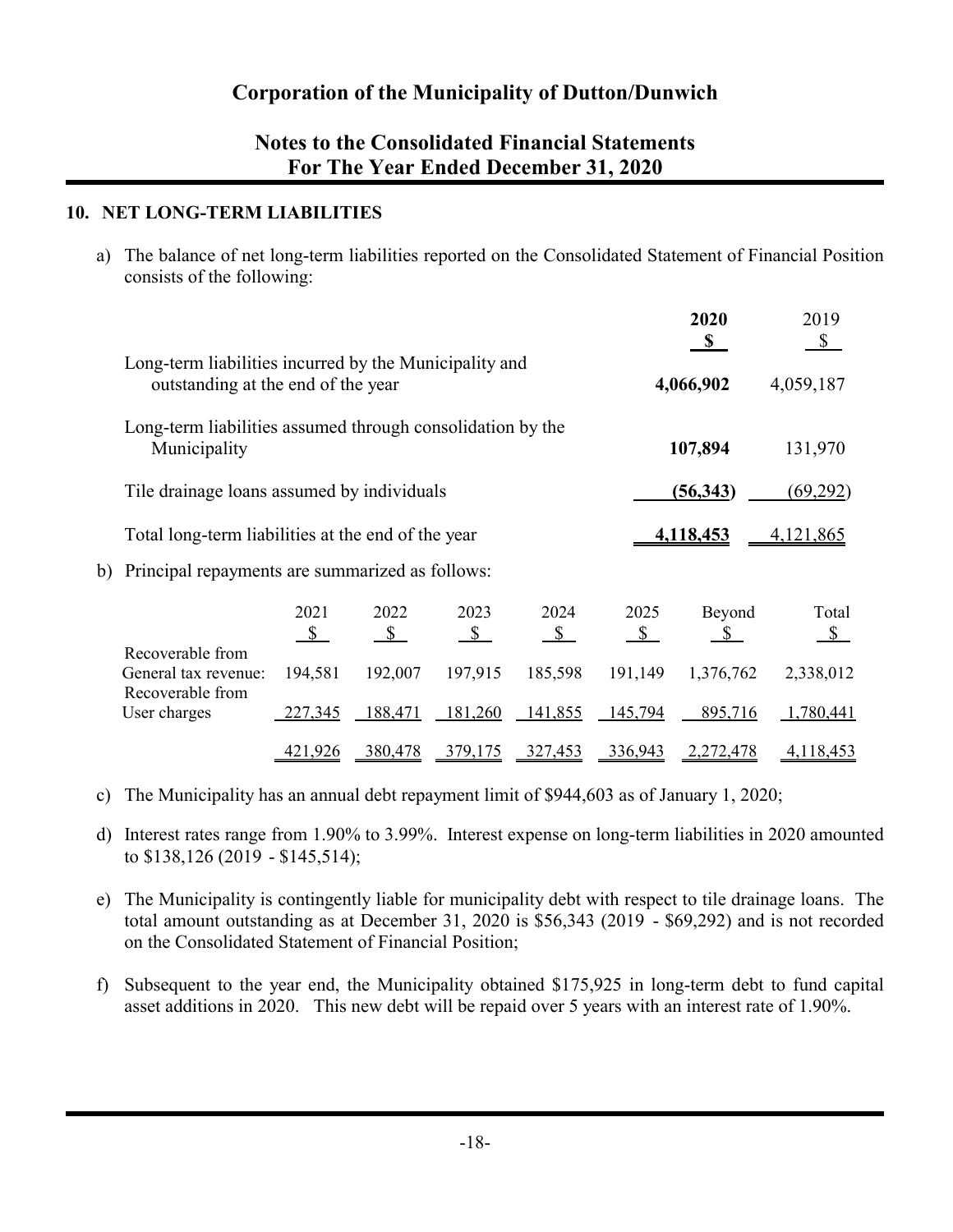## **Notes to the Consolidated Financial Statements For The Year Ended December 31, 2020**

### **11. ACCUMULATED SURPLUS**

The accumulated surplus consists of individual fund surplus/(deficit), reserves and amounts invested in tangible capital assets as follows: **2020** 2019

|                                                      | ZUZU          | 2019              |
|------------------------------------------------------|---------------|-------------------|
|                                                      | $\mathbf S$   | $\mathbb{S}$      |
| <b>SURPLUS (DEFICIT)</b>                             |               |                   |
| General revenue fund                                 | 78,106        | (10, 949)         |
| Benefiting land owners                               | (338, 248)    | (430, 927)        |
| Invested in tangible capital assets                  | 35,083,651    | 35,254,197        |
| Unfunded capital                                     | (364, 868)    | (777, 137)        |
| Reserves                                             | 1,460,393     | 1,452,502         |
|                                                      | 35,919,034    | 35,487,686        |
| <b>AMOUNTS TO BE RECOVERED</b>                       |               |                   |
| Landfill costs                                       | (169, 828)    | (166, 562)        |
| Net long-term liabilities                            | (4, 118, 453) | (4,121,865)       |
|                                                      | (4, 288, 281) | (4,288,427)       |
| <b>ACCUMULATED SURPLUS</b>                           | 31,630,753    | <u>31,199,259</u> |
| <b>RESERVES</b>                                      |               |                   |
| Reserves set aside for specific purposes by Council: |               |                   |
| Working capital                                      | 139,190       | 264,232           |
| Election purposes                                    | 11,548        | 5,774             |
| Fire purposes                                        | 120,762       | 176,988           |
| Roadway purposes                                     | 293,908       | 168,908           |
| Sewage purposes                                      | (26, 404)     | (30, 890)         |
| Waterworks purposes                                  | 83,238        | 146,273           |
| Landfill purposes                                    | 10,000        | 10,000            |
| Recreation purposes                                  | 129,845       | 130,771           |
| Tri-county water system                              | 180,608       | 180,608           |
| Other purposes                                       | 131,274       | 25,412            |
| Consolidated water reserves                          | 386,424       | 374,426           |
| Total reserves                                       | 1,460,393     | 1,452,502         |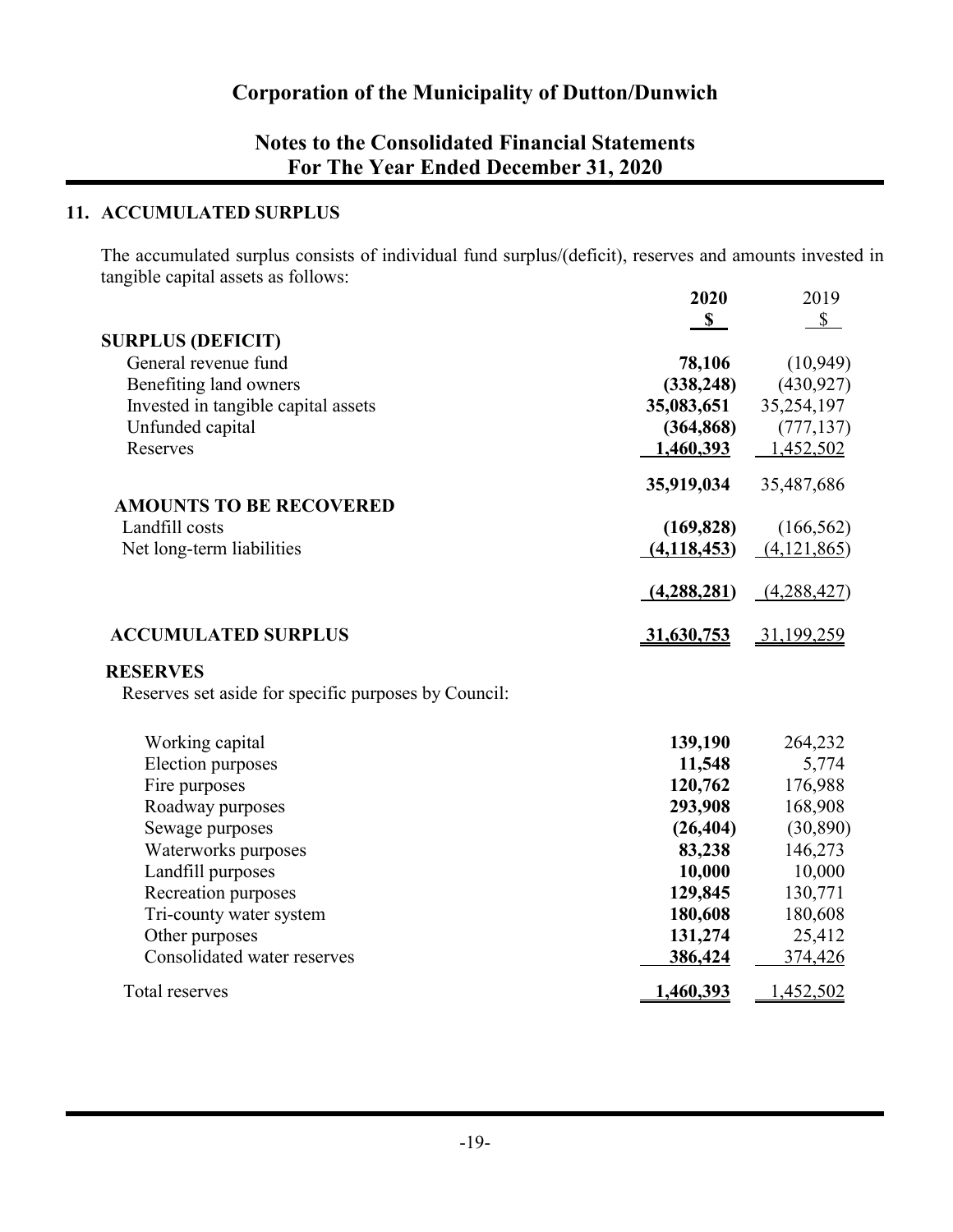## **Notes to the Consolidated Financial Statements For The Year Ended December 31, 2020**

### **12. PENSION AGREEMENTS**

The Municipality makes contributions to the Ontario Municipal Employees Retirement Fund (OMERS), which is a multi-employer plan, on behalf of its staff. The plan is a defined benefit plan which specifies the amount of the retirement benefit to be received by the employees based on the length of service and rates of pay. Each year, an independent actuary determines the funding status of OMERS Primary Pension Plan (the Plan) by comparing the actuarial value of invested assets to the estimated present value of all pension benefits the members have earned to date. The most recent actuarial valuation of the Plan was conducted December 31, 2020, and the results of this valuation disclosed actuarial liabilities of \$106.4 billion in respect of benefits accrued for service with actuarial assets at that date of \$103 billion leaving an actuarial deficit of \$3.4 billion.

Since any surpluses or deficits are a joint responsibility of all Ontario municipalities and their employees, the Municipality does not recognize any share of the OMERS Pension surplus or deficit in these consolidated financial statements.

The amount contributed to OMERS for 2020 was \$168,243 (2019 - \$154,486).

### **13. OPERATION OF THE COUNTY OF ELGIN AND SCHOOL BOARDS**

During 2020, requisitions were made by the County of Elgin and the school boards requiring the Municipality to collect property taxes and payments in lieu of property taxes on their behalf. The amounts collected and remitted are summarized below:

|                                                | <b>School</b><br><b>Boards</b><br>2020 | County<br>2020      | School<br><b>Boards</b><br>2019 | County<br>2019       |
|------------------------------------------------|----------------------------------------|---------------------|---------------------------------|----------------------|
| Taxation<br>Share of payments in lieu of taxes | 873,905<br>81,836                      | 2,950,571<br>97,478 | 884,272<br>90,586               | 2,815,585<br>106,054 |
| Amounts requisitioned                          | 955,741                                | 3,048,049           | 974,858                         | 2,921,639            |

### **14. CONTINGENT LIABILITIES**

From time to time, the Municipality is subject to claims and other lawsuits that arise in the ordinary course of business. These claims may be covered by the Municipality's insurance up to a maximum amount per occurrence. In the opinion of management, any litigation, if successful would not have a material impact on the financial position of the Municipality.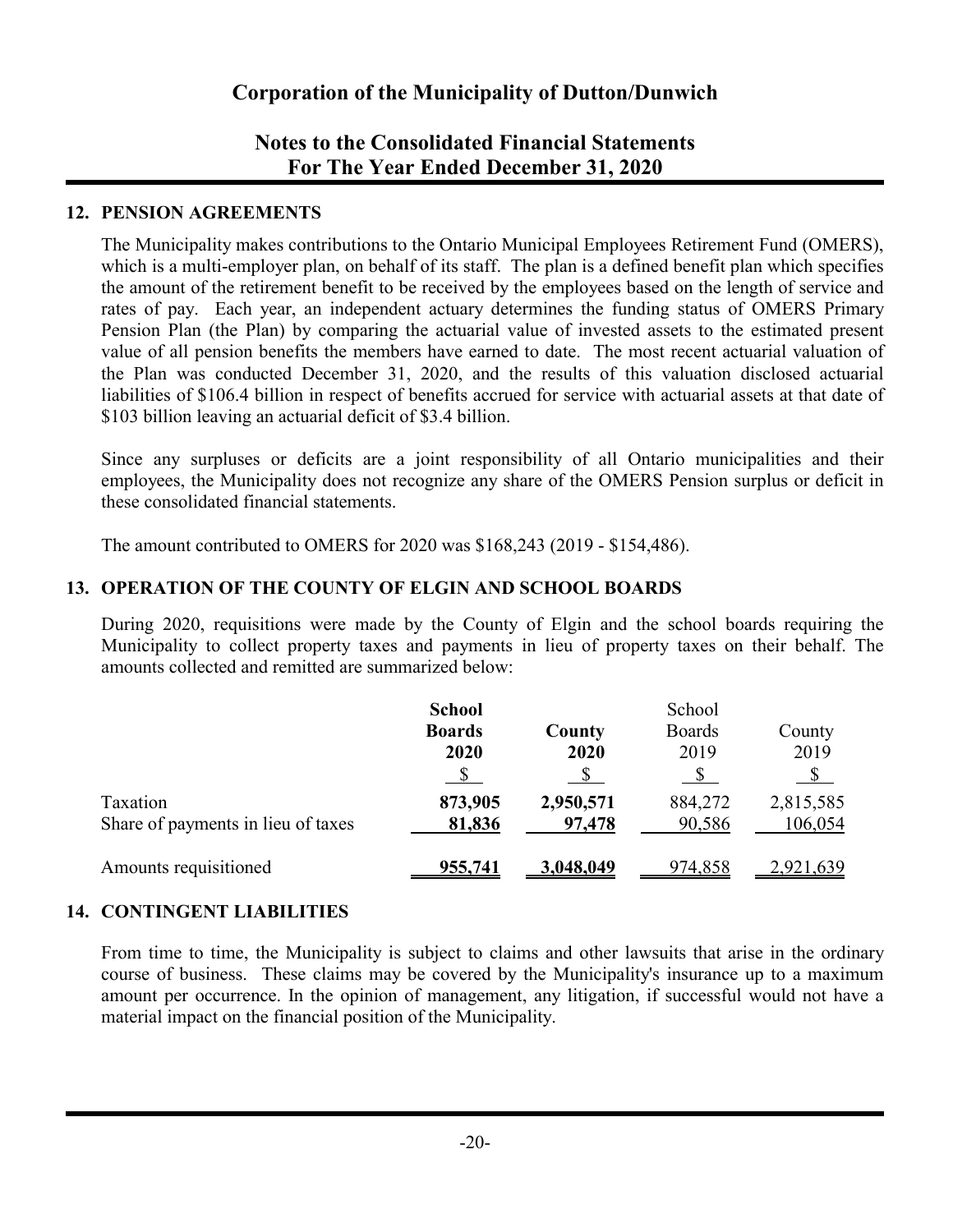## **Notes to the Consolidated Financial Statements For The Year Ended December 31, 2020**

### **15. BUDGET FIGURES**

The operating budget approved by the council of the Municipality for 2020 is reflected on the consolidated statement of operations. Budget figures have been reclassified for the purposes of these financial statements to comply with PSAB reporting requirements. These adjustments include reserve transfers, capital expenditures, amortization and debt financing and repayment.

|                                  | Approved      | <b>PSAB</b>   |           |
|----------------------------------|---------------|---------------|-----------|
|                                  | <b>Budget</b> | <b>Budget</b> |           |
|                                  | \$            | $\mathbb{S}$  | \$        |
| <b>REVENUES</b>                  |               |               |           |
| Property taxation                | 4,047,117     |               | 4,047,117 |
| Taxation from other governments  | 163,642       |               | 163,642   |
| User charges and other           | 2,281,837     | 494,254       | 2,776,091 |
| Government transfers:            |               |               |           |
| Federal                          | 750           | 123,306       | 124,056   |
| Provincial                       | 531,200       | 153,987       | 685,187   |
| Other municipalities             | 541,438       |               | 541,438   |
| Penalties and interest on taxes  | 120,000       |               | 120,000   |
| Local improvement levies         | 58,633        | 165,955       | 224,588   |
| Other                            | 14,400        | 45,910        | 60,310    |
| <b>Total Revenues</b>            | 7,759,017     | 983,412       | 8,742,429 |
| <b>EXPENSES</b>                  |               |               |           |
| General government               | 1,019,445     | 25,929        | 1,045,374 |
| Fire and police protection       | 906,938       | 46,747        | 953,685   |
| Other protective services        | 227,920       |               | 227,920   |
| Transportation services          | 2,152,817     | 368,724       | 2,521,541 |
| Waterworks and sewer             | 1,709,513     | 693,544       | 2,403,057 |
| Garbage collection and disposal  | 418,571       | (1,600)       | 416,971   |
| Health services                  | 300,817       | 4,070         | 304,887   |
| Recreation and cultural services | 575,859       | 49,444        | 625,303   |
| Planning and zoning              | 85,141        |               | 85,141    |
| Agriculture                      | 146,961       | 107,502       | 254,463   |
| Reserve transfers                | 215,035       | (215, 035)    |           |
| <b>Total Expenses</b>            | 7,759,017     | 1,079,325     | 8,838,342 |
| <b>BUDGETED ANNUAL SURPLUS</b>   |               | (95, 913)     | (95, 913) |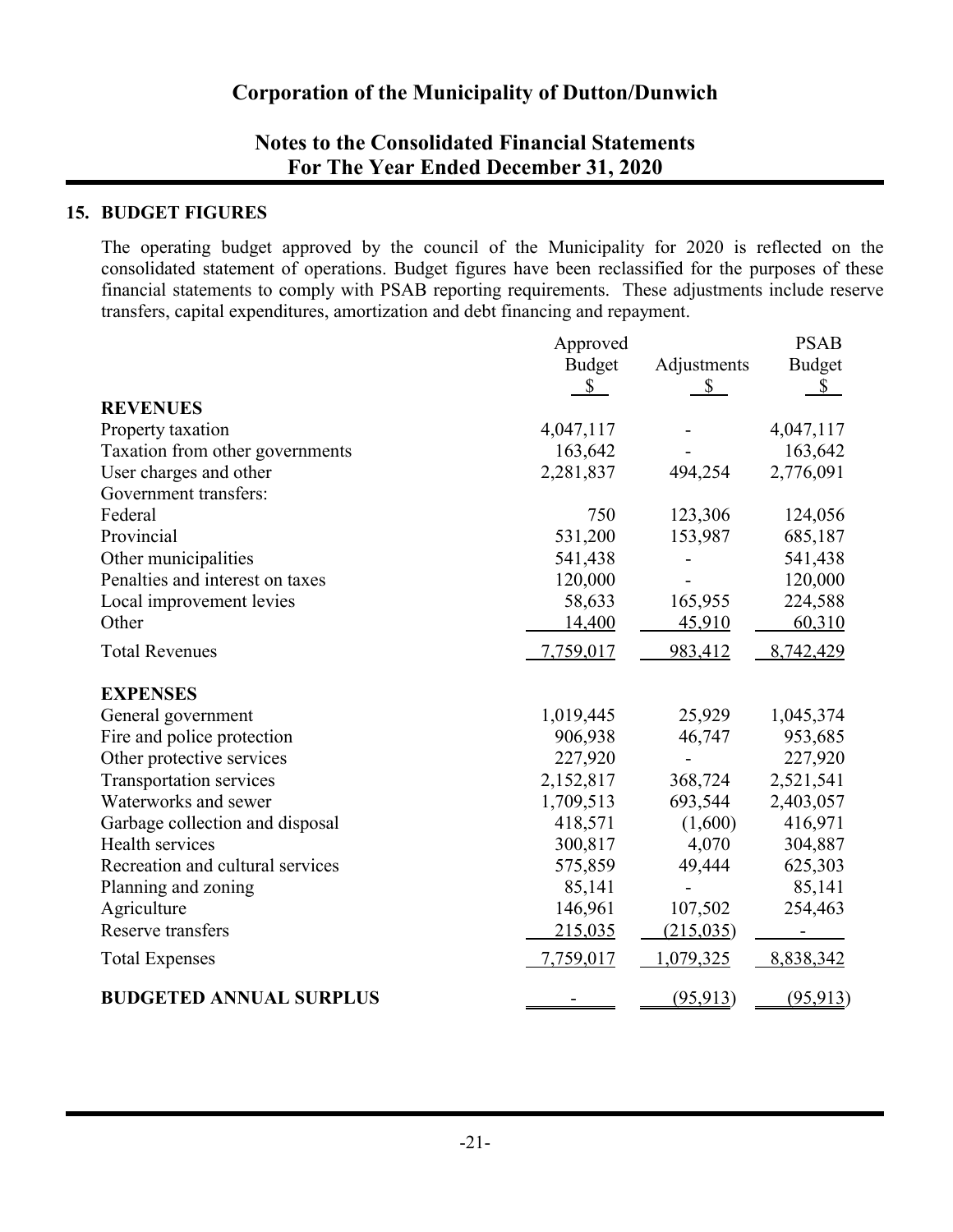## **Notes to the Consolidated Financial Statements For The Year Ended December 31, 2020**

| 16. | <b>SUPPLEMENTARY INFORMATION:</b>                                    |              |              |
|-----|----------------------------------------------------------------------|--------------|--------------|
|     |                                                                      | 2020         | 2019         |
|     |                                                                      | $\mathbf{s}$ | $\mathbb{S}$ |
|     | [a] Current fund expenditures by object:                             |              |              |
|     | Salaries, wages and employee benefits                                | 2,587,935    | 2,612,815    |
|     | Long-term debt interest                                              | 138,126      | 145,514      |
|     | Materials and supplies                                               | 3,201,490    | 3,377,394    |
|     | Contracted services                                                  | 1,113,124    | 1,070,329    |
|     | Rents and financial expenses                                         | 9,350        | 25,646       |
|     | Amortization                                                         | 1,330,723    | 1,248,305    |
|     | Transfer to others                                                   | 113,679      | 67,543       |
|     |                                                                      |              |              |
|     |                                                                      | 8,494,427    | 8,547,546    |
|     |                                                                      |              |              |
|     | [b] Change in non-cash assets and liabilities related to operations: |              |              |
|     | Taxes receivable                                                     | 114,023      | 1,753        |
|     | Accounts receivable                                                  | 108,680      | (127,617)    |
|     | Inventories and prepaid expenses                                     | (13, 937)    | (50, 546)    |
|     | Accounts payable and accrued liabilities                             | (301, 674)   | 184,551      |
|     | Deposits                                                             | 4,000        | (127,000)    |
|     | Deferred revenue                                                     | (84, 063)    | 8,690        |
|     |                                                                      |              |              |
|     |                                                                      | (172, 971)   | (110,169)    |

### **17. SIGNIFICANT AND SUBSEQUENT EVENT**

During and subsequent to year end, the Municipality was exposed to economic risks associated with the coronavirus pandemic. These risks are beyond the Municipality's control. The overall impact of these risks cannot be identified at this time but could impact the Municipality's operations, future net surplus, cash flows and financial condition.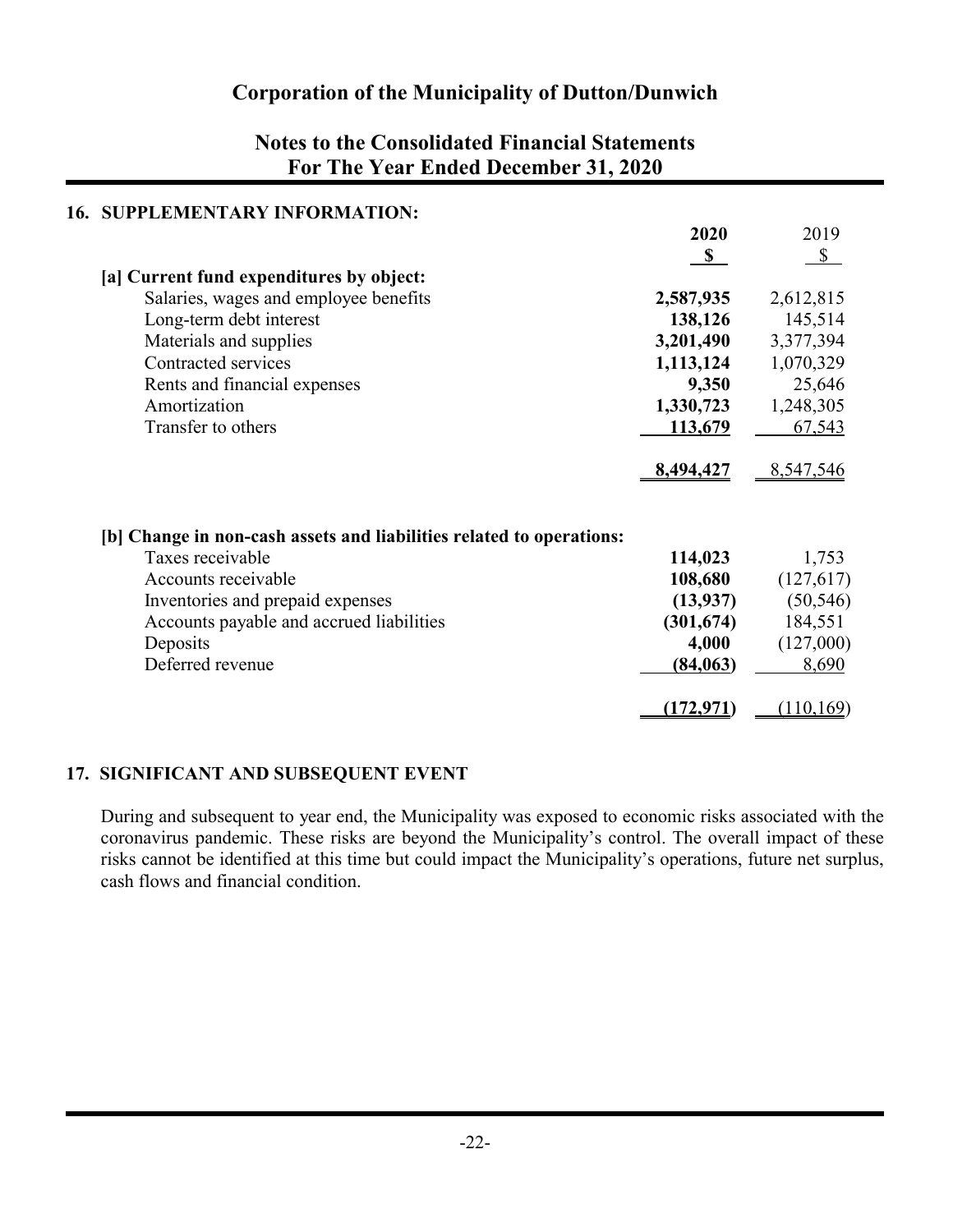## **Notes to the Consolidated Financial Statements For The Year Ended December 31, 2020**

### **18. SEGMENTED INFORMATION**

The Municipality is a diversified municipal government institution that provides a wide range of services to its citizens, including police, fire, transportation, recreation and environmental. For management reporting purposes the Municipality's operations and activities are organized and reported by department. Funds were created for the purpose of recording specific activities to attain certain objectives in accordance with special regulations, restrictions or limitations.

Municipal services are provided by departments and their activities are reported in these funds. Certain departments that have been separately disclosed in the segmented information, along with the services they provided, are as follows:

### **General government**

General government is comprised of municipal council, corporate management and program support.

### **Protection services**

Protection services are comprised of fire protection, policing, conservation authority, building inspection and animal control, and emergency measures.

### **Transportation services**

Transportation services are comprised of roads, bridges, winter control, parking and street lighting.

### **Environmental services**

Environmental services are comprised of the provision of safe drinking water, the collection and treatment of waste water, and waste collection, disposal and recycling.

### **Health services**

Health services include operation of the medical centre and maintenance of municipal cemeteries.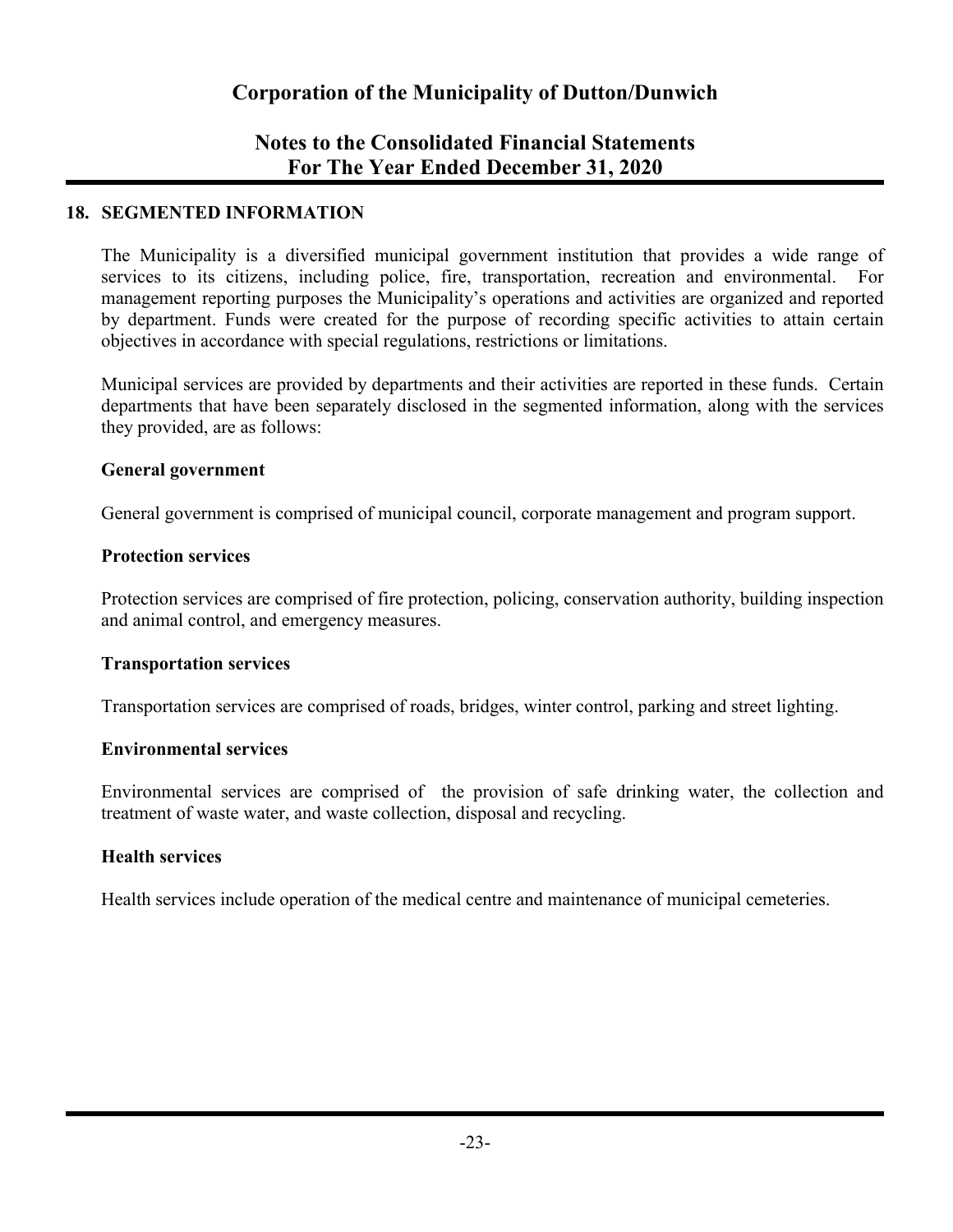## **Notes to the Consolidated Financial Statements For The Year Ended December 31, 2020**

### **18. SEGMENTED INFORMATION (CONTINUED)**

### **Recreation and cultural services**

Recreation and cultural services are comprised of parks, recreation programs and facilities, and cultural services.

### **Planning and development services**

Planning and development services are comprised of planning and zoning, commercial and industrial development, economic development and tourism, and agricultural and drainage services.

For each reported segment, revenues and expenses represent both amounts that are directly attributable to the segment and amounts that are allocated on a reasonable basis. Therefore, certain allocation methodologies are employed in the preparation of segmented financial information. Property taxation and taxation from other governments have been allocated to the general government segment.

The accounting policies used in these segments are consistent with those followed in the preparation of the consolidated financial statements as disclosed in Note 1. For additional information see the Schedule of Segment Disclosure.

### **19. COMPARATIVE FIGURES**

Certain comparative figures presented in the consolidated financial statements have been reclassified to conform to the presentation adopted in the current year.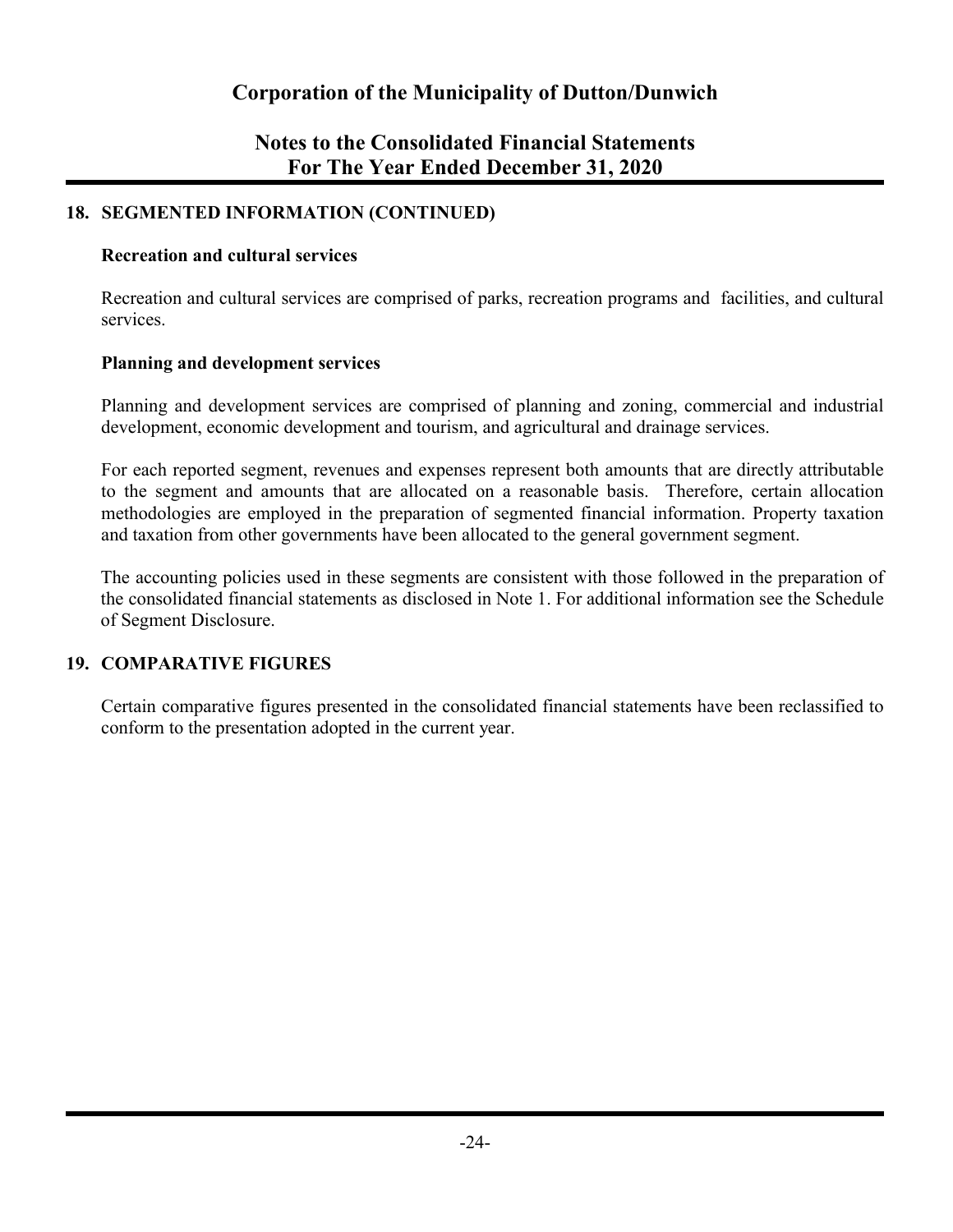## **Consolidated Schedule of Segment Disclosure For The Year Ended December 31, 2020**

|                                             |               |               |                |               |          |                 | Planning and             |               |
|---------------------------------------------|---------------|---------------|----------------|---------------|----------|-----------------|--------------------------|---------------|
|                                             | General       | Protection    | Transportation | Environmental | Health   | Recreation      | Development              |               |
|                                             | Government    | Services      | Services       | Services      | Services | <b>Services</b> | Services                 | Total         |
|                                             | $\mathcal{S}$ | $\mathcal{S}$ | S.             | - S           | -S       | $\mathcal{S}$   | $\mathcal{S}$            | $\mathcal{S}$ |
| <b>REVENUES</b>                             |               |               |                |               |          |                 |                          |               |
| Taxation and local improvements             | 629,342       | 926,897       | 1,669,270      | 344,371       | 134,421  | 459,700         | 123,198                  | 4,287,199     |
| Sales of services and regulatory fees       | 155,521       | 156,288       | 32,753         | 2,297,015     | 172,869  | 10,785          | 41,304                   | 2,866,535     |
| Government transfers                        | 405,700       | 55,009        | 622,271        | 261,438       |          | 27,268          | 50,248                   | 1,421,934     |
| Other                                       | 106,077       | 3,490         |                | 2,905         | 68,493   | 122,615         | $\overline{\phantom{a}}$ | 303,580       |
| Gain on disposal of tangible capital assets | 46,673        |               |                |               |          |                 |                          | 46,673        |
|                                             | 1,343,313     | 1,141,684     | 2,324,294      | 2,905,729     | 375,783  | 620,368         | 214,750                  | 8,925,921     |
| <b>EXPENSES</b>                             |               |               |                |               |          |                 |                          |               |
| Salaries, wages and employee benefits       | 694,184       | 1956          | 765,582        | 375,266       | 233,270  | 154,720         | 110,957                  | 2,587,935     |
| Interest on long-term debt                  | 203           |               | 57,147         | 59,088        | 2,258    | 16,988          | 1,609                    | 138,126       |
| Materials and supplies                      | 249,181       | 150,903       | 994,925        | 1,470,394     | 59,659   | 119,295         | 157,133                  | 3,201,490     |
| Contracted services, rents and financial    | 20,745        | 677,722       | 3,313          | 396,502       | 10,994   | 13,198          |                          | 1,122,474     |
| External transfers                          |               |               |                |               |          | 113,679         | $\overline{\phantom{a}}$ | 113,679       |
| Amortization                                | 40,921        | 49,900        | 552,612        | 598,893       | 7,526    | 80,871          |                          | 330,723       |
|                                             | 1,005,234     | 1,133,314     | 2,373,579      | 2,900,143     | 313,707  | 498,751         | 269,699                  | 8,494,427     |
| <b>ANNUAL SURPLUS (DEFICIT)</b>             | 338,079       | 8,370         | (49, 285)      | 5,586         | 62,076   | 121,617         | (54, 949)                | 431,494       |